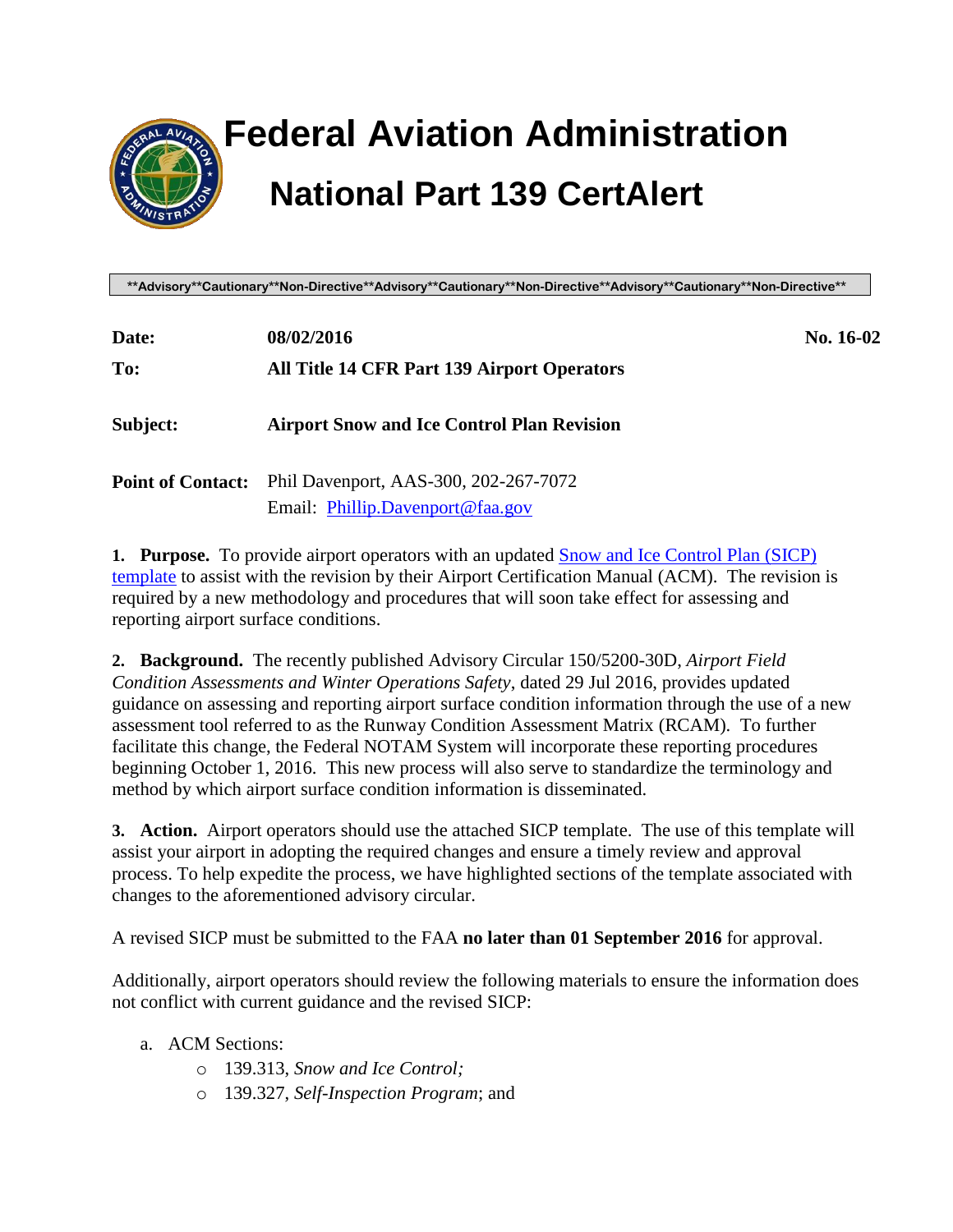- o 139.339, *Airport Condition Reporting*.
- b. Existing "Letters of Agreement" with the controlling Air Traffic Facility.
- c. Communications to air carriers and local tenants.

Please contact your assigned Airport Certification Safety Inspector with any questions or concerns.

 $\frac{1}{2}$ 

Brian Rushforth, Manager Airport Safety and Operations Division, AAS-300

Attachment Snow and Ice Control Plan template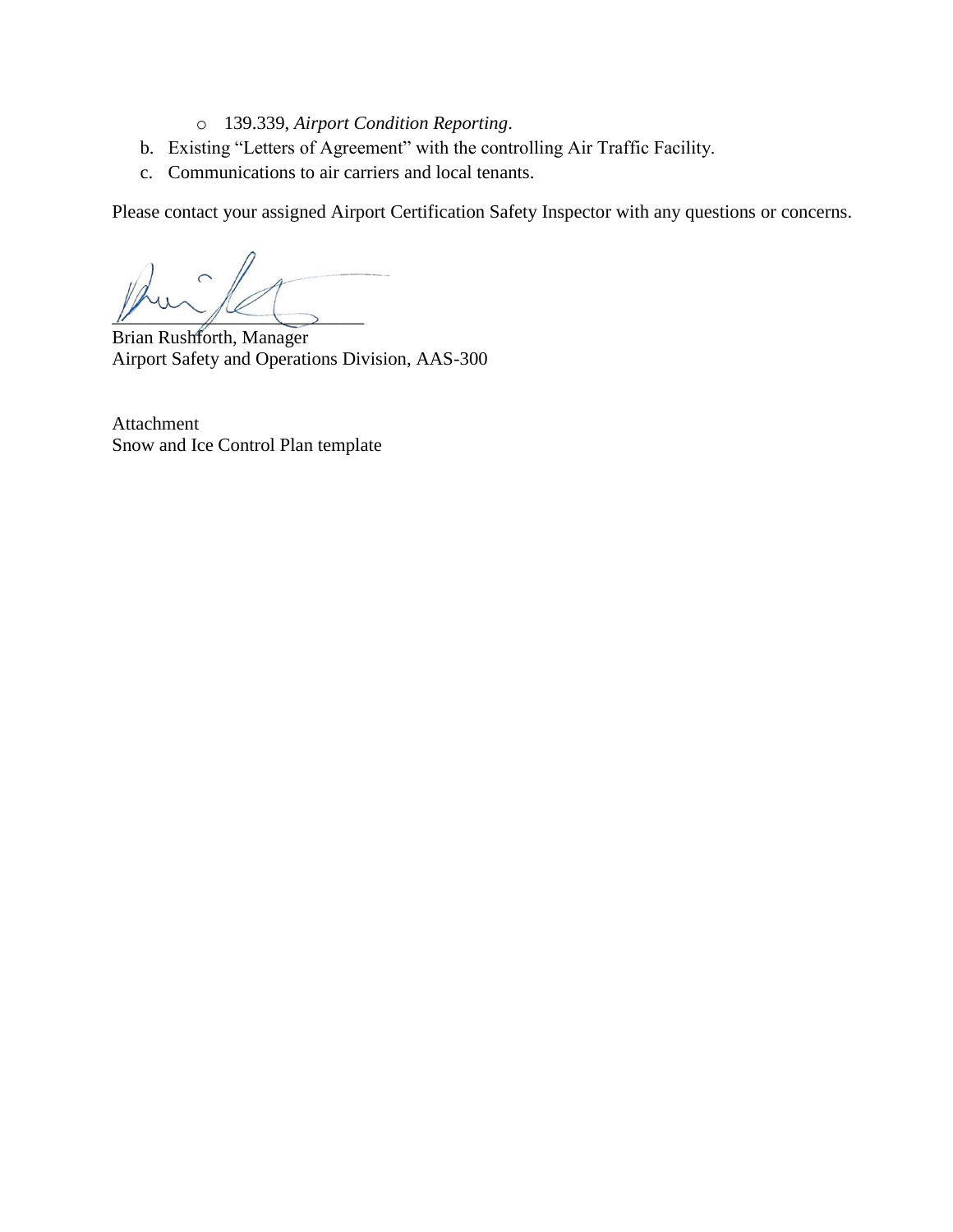# Snow and Ice Control Plan (Insert your Airport Name)

\_\_\_\_\_\_\_\_\_\_\_\_\_\_\_\_\_\_\_\_\_\_\_\_\_\_\_\_\_\_\_\_\_\_\_\_\_\_\_\_\_\_\_\_\_\_\_\_\_\_\_\_\_\_\_\_\_\_\_\_\_\_\_\_\_\_\_\_\_\_\_\_

Original Date\_\_\_\_\_\_\_\_\_\_\_\_\_ FAA Approval \_\_\_\_\_\_\_\_\_\_\_\_ Revision Date\_\_\_\_\_\_\_\_\_\_\_\_\_

Exhibit (Insert #)-1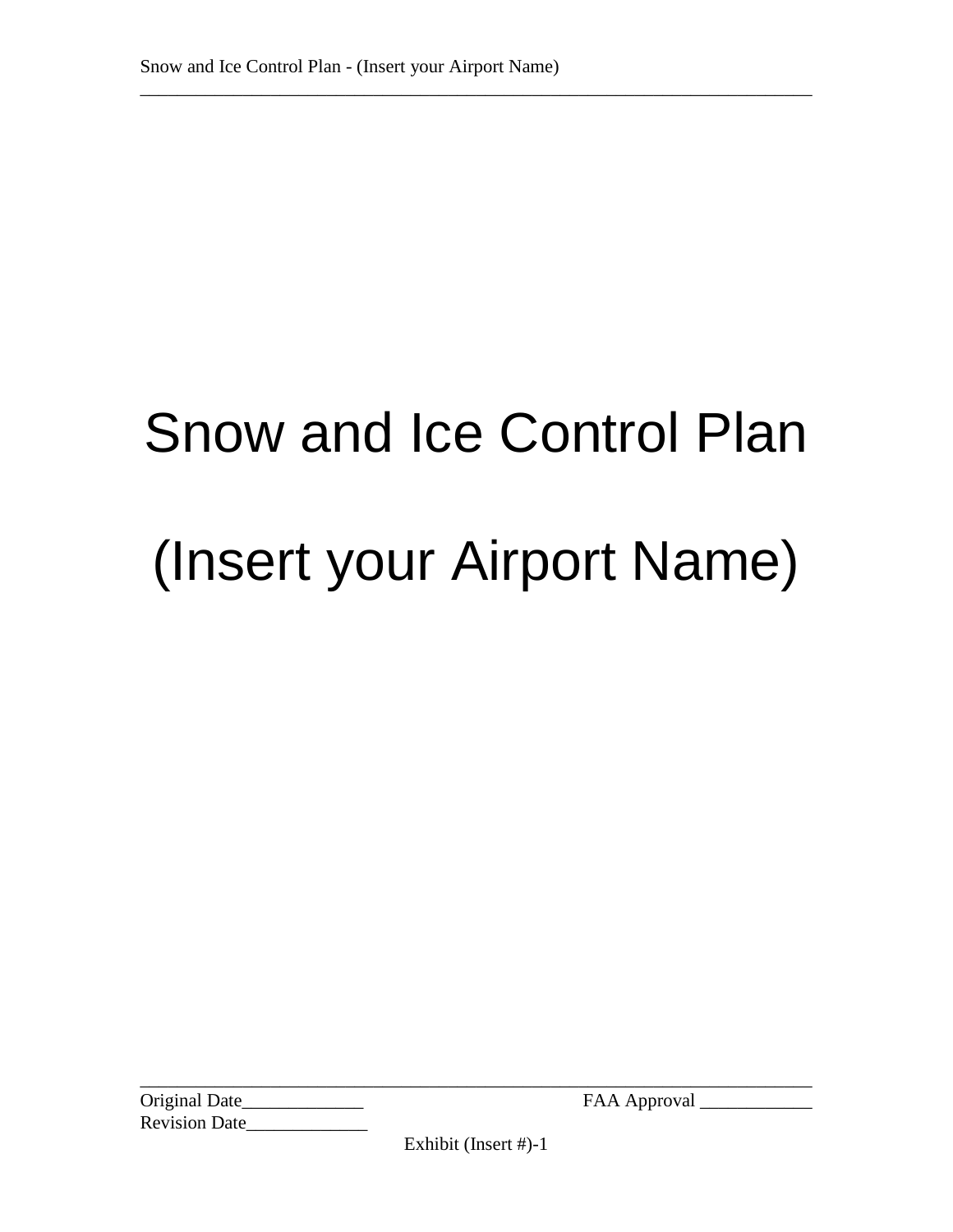### Table of Contents

\_\_\_\_\_\_\_\_\_\_\_\_\_\_\_\_\_\_\_\_\_\_\_\_\_\_\_\_\_\_\_\_\_\_\_\_\_\_\_\_\_\_\_\_\_\_\_\_\_\_\_\_\_\_\_\_\_\_\_\_\_\_\_\_\_\_\_\_\_\_\_\_

#### **Phase #1 Pre- and Post Winter Season Topics Page**

#### **Chapter 1. Pre-Season Actions**

| <b>Airport Management</b>                   |
|---------------------------------------------|
|                                             |
|                                             |
|                                             |
|                                             |
| <b>Chapter 2. Post Event/Season Actions</b> |
|                                             |
|                                             |

#### **Phase #2 Winter Storm Actions and Procedures**

#### **Chapter 3. Snow Removal Action Criteria**

| 3.1  |                                                               |
|------|---------------------------------------------------------------|
|      |                                                               |
|      |                                                               |
|      |                                                               |
| 3.2  |                                                               |
| 3.3  | <b>Snow Control Center</b>                                    |
|      |                                                               |
| 3.4  |                                                               |
|      |                                                               |
|      |                                                               |
|      |                                                               |
| 3.5. |                                                               |
| 3.6. |                                                               |
| 3.7. |                                                               |
| 3.8. |                                                               |
|      |                                                               |
|      |                                                               |
|      | <b>Chapter 4. Snow Clearing Operations and Ice Prevention</b> |
| 41   |                                                               |
|      |                                                               |
|      |                                                               |
|      |                                                               |
|      |                                                               |
| 4.2  |                                                               |
| 4.3  |                                                               |
| 4.4  |                                                               |
| 4.5  |                                                               |
| 4.6  |                                                               |
|      |                                                               |
|      |                                                               |

| Original Date_       | FAA Approval |
|----------------------|--------------|
| <b>Revision Date</b> |              |
|                      |              |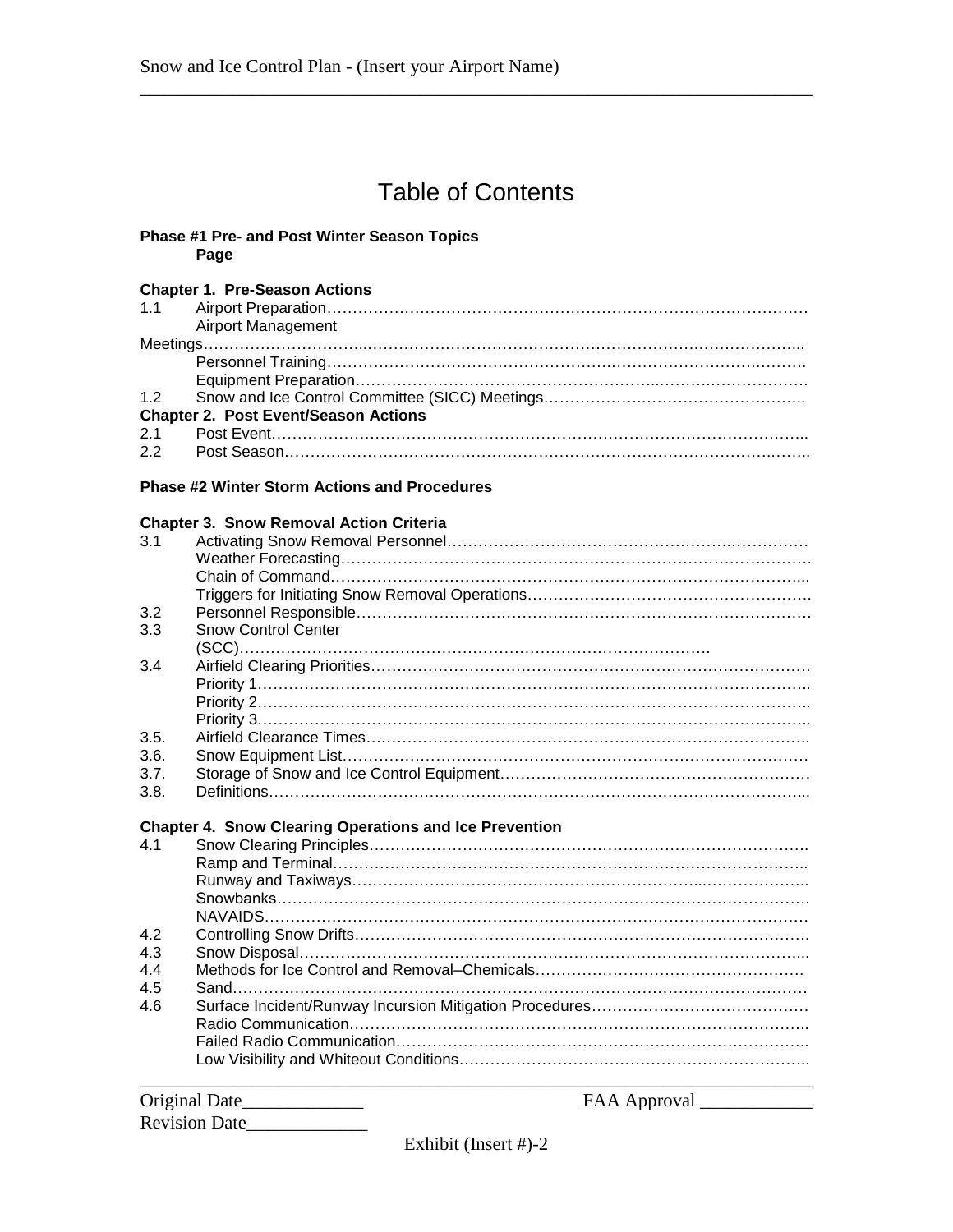#### **Chapter 5. Surface Assessment and Reporting**

| 5.1  |                                                                              |
|------|------------------------------------------------------------------------------|
| 5.2  |                                                                              |
|      |                                                                              |
|      |                                                                              |
|      |                                                                              |
| 5.3  |                                                                              |
|      | Conditions acceptable to use Decelerometers or Continuous Friction Measuring |
|      | Equipment to conduct runway friction surveys on frozen contaminated surfaces |
|      |                                                                              |
|      |                                                                              |
|      |                                                                              |
| 5.4  |                                                                              |
| 5.5  |                                                                              |
| 5.6  |                                                                              |
| 5.7  |                                                                              |
| 5.8  |                                                                              |
| 5.9  |                                                                              |
| 5.10 |                                                                              |
|      |                                                                              |

\_\_\_\_\_\_\_\_\_\_\_\_\_\_\_\_\_\_\_\_\_\_\_\_\_\_\_\_\_\_\_\_\_\_\_\_\_\_\_\_\_\_\_\_\_\_\_\_\_\_\_\_\_\_\_\_\_\_\_\_\_\_\_\_\_\_\_\_\_\_\_\_

Driver Fatigue……………………………………………………………………………………….

## Appendices

Insert

Original Date\_\_\_\_\_\_\_\_\_\_\_\_\_ FAA Approval \_\_\_\_\_\_\_\_\_\_\_\_ Revision Date\_\_\_\_\_\_\_\_\_\_\_\_\_

Exhibit (Insert #)-3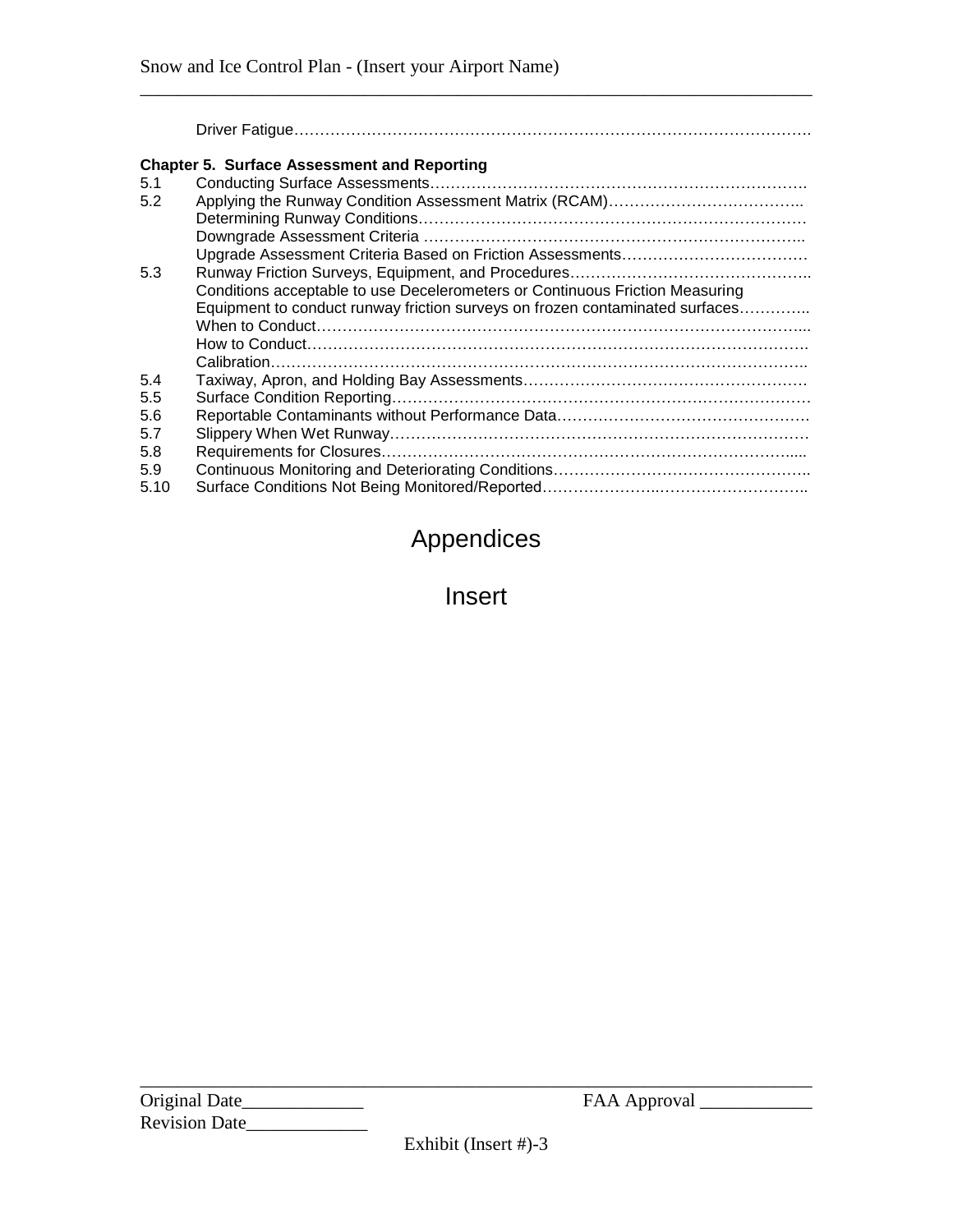## Phase #1

\_\_\_\_\_\_\_\_\_\_\_\_\_\_\_\_\_\_\_\_\_\_\_\_\_\_\_\_\_\_\_\_\_\_\_\_\_\_\_\_\_\_\_\_\_\_\_\_\_\_\_\_\_\_\_\_\_\_\_\_\_\_\_\_\_\_\_\_\_\_\_\_

## **Pre- and Post-Winter Season Topics**

Original Date\_\_\_\_\_\_\_\_\_\_\_\_\_ FAA Approval \_\_\_\_\_\_\_\_\_\_\_\_ Revision Date

Exhibit (Insert #)-4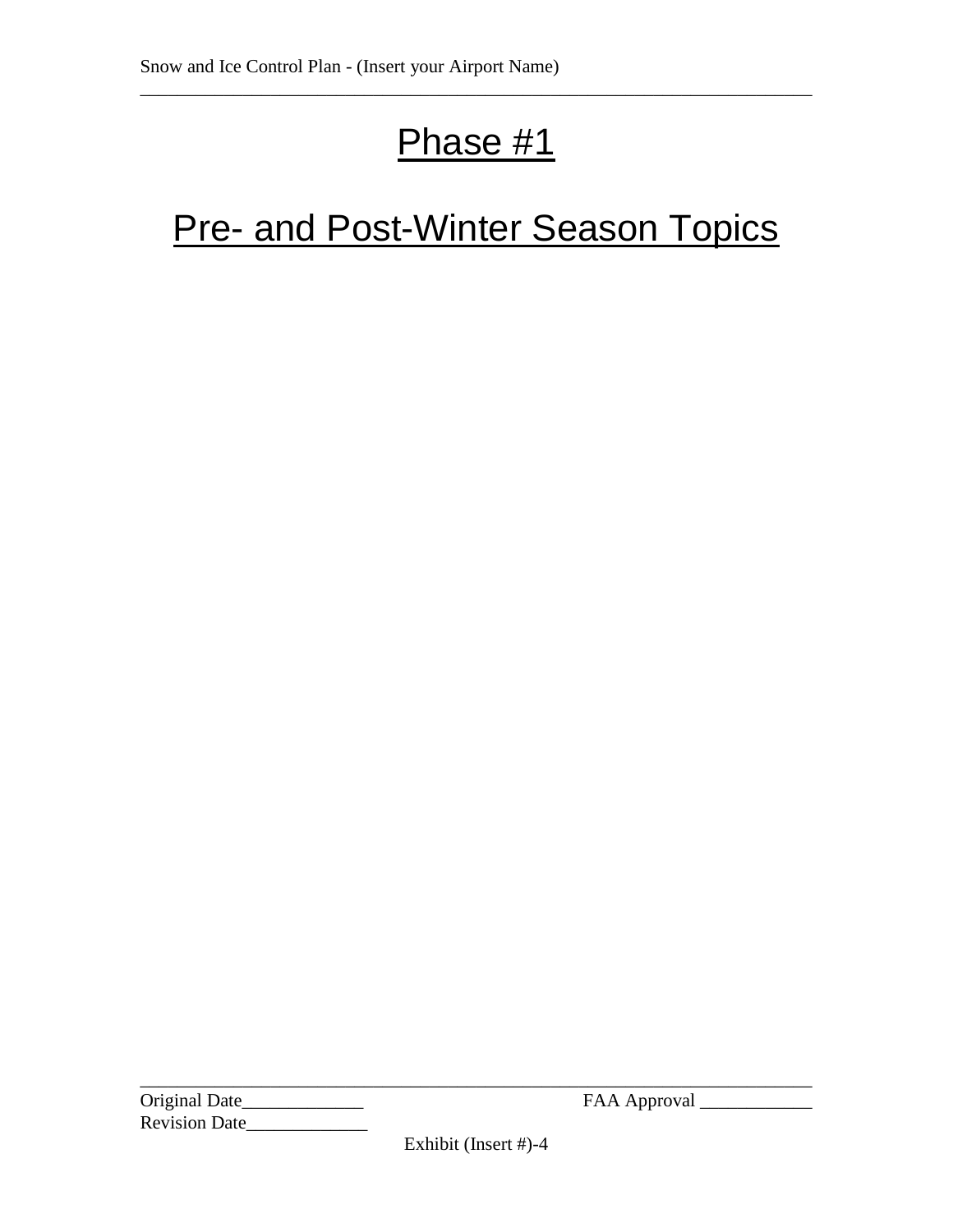#### **Chapter 1. Pre-Season Actions**

\_\_\_\_\_\_\_\_\_\_\_\_\_\_\_\_\_\_\_\_\_\_\_\_\_\_\_\_\_\_\_\_\_\_\_\_\_\_\_\_\_\_\_\_\_\_\_\_\_\_\_\_\_\_\_\_\_\_\_\_\_\_\_\_\_\_\_\_\_\_\_\_

#### **1.1 Airport Preparation**

#### **a) Airport Management Meetings**

The (titles) will typically initiate a meeting the month of (month) timeframe to discuss equipment and material inventory, repair needs, staffing, budget, training, previous years issue's, and any other topics associate with snow and ice control and its plan.

#### **b) Personnel Training**

All (title or department) personnel receive annual, recurrent snow removal training. All training for airport personnel is conducted by (state whom). Training records are maintained by (title). (State what training is provided).

- i) (Title i.e. Operations and describe training received)
- ii) (Title i.e. Maintenance and describe training received)

#### **c) Equipment Preparation**

The airports (type of friction tester) will be calibrated, updated and certified (timeframe recommended by manufacturer i.e. annually) (when i.e. during summer if applicable).

(Timeline i.e. 30 or 60 days) prior to snow season (title, department or company) will inspect and prepare each piece of snow removal equipment. Required fluids, replacement parts, and snow removal equipment components will be inventoried and stockpiled.

#### **1.2 Snow and Ice Control Committee (SICC) Meetings.**

#### Does the airport have a SICC? Provide who is on the committee.

The Airport has developed a Snow and Ice Control Committee (SICC) to provide feedback and make recommendations to snow and ice removal operations and Snow and Ice Control Plan (SICP) updates at (Airport Name). The SICC is chaired by (title) and includes (list departments or titles from the airport), Federal Aviation Administration (Air Traffic and/or Technical Operations), and (list tenants, i.e. air carriers, FBO, flight school).

| Original Date_       |  |
|----------------------|--|
| <b>Revision Date</b> |  |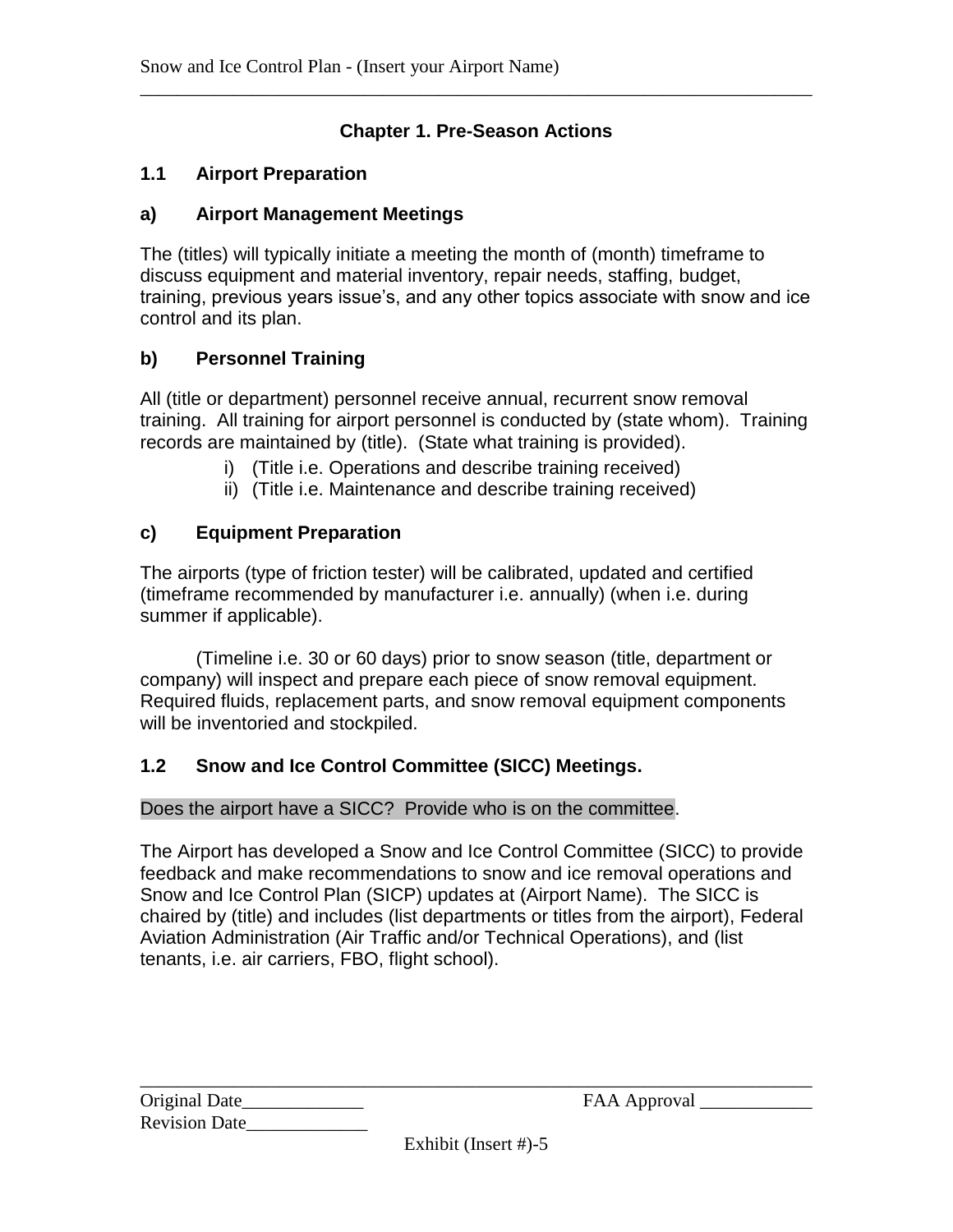If applicable:

Tenants and airport users not able to participate in the SICC are provided minutes and kept apprised of all changes and provided the opportunity to comment.

\_\_\_\_\_\_\_\_\_\_\_\_\_\_\_\_\_\_\_\_\_\_\_\_\_\_\_\_\_\_\_\_\_\_\_\_\_\_\_\_\_\_\_\_\_\_\_\_\_\_\_\_\_\_\_\_\_\_\_\_\_\_\_\_\_\_\_\_\_\_\_\_

During the month of (state when) the Airport will begin notifying tenants and airport users to review and provide comments to be discussed at the season kick-off meeting (state when).

The following topics should be discussed in the SICC:

- Airport Clearing Operations Discussion Topics
	- o Areas Designated as Priority I area, any new airfield infrastructure
	- o Clearing operations and follow-up airfield assessments
	- o Potentials for pilot or vehicular runway incursions or incidents
	- o Staff requirements and qualifications (training)
	- o Update training program
	- o Streamline decision making process
	- o Response time to keep runways, taxiways and ramp areas operational
	- o Communication, terminology, frequencies, and procedures
	- o Monitoring and updating of runway surface conditions
	- o Issuance of NOTAMS and dissemination to ensure timely notification
	- o Equipment inventory
	- o Status of procurement contracts, including storage of materials
	- o Validation of deicer certification letters from vendors (if applicable)
	- o Procedures for storm water runoff mitigation
	- o Snow hauling/disposing, snow dumps
	- o New runoff requirements for containment or collection
	- o Changes to contract service for clearing ramps
- Air Carrier Ground Deicing/anti-icing programs
	- o Assessing all air carriers deicing programs by reviewing airport surface flow strategies; reviewing ground time and takeoff clearances after deicing; analyzing and adjusting airplane deicing plans
	- o Maximizing efficiency of operations during icing conditions by identifying locations for airplane deicing; planning taxi routes to minimize ground times; developing rates for deiced departures; allocating departure slots; determination airport deicing crew needs; verifying communications.
- Any requirements for containment/collection of deicing/anti-icing.

| Original Date        |  |
|----------------------|--|
| <b>Revision Date</b> |  |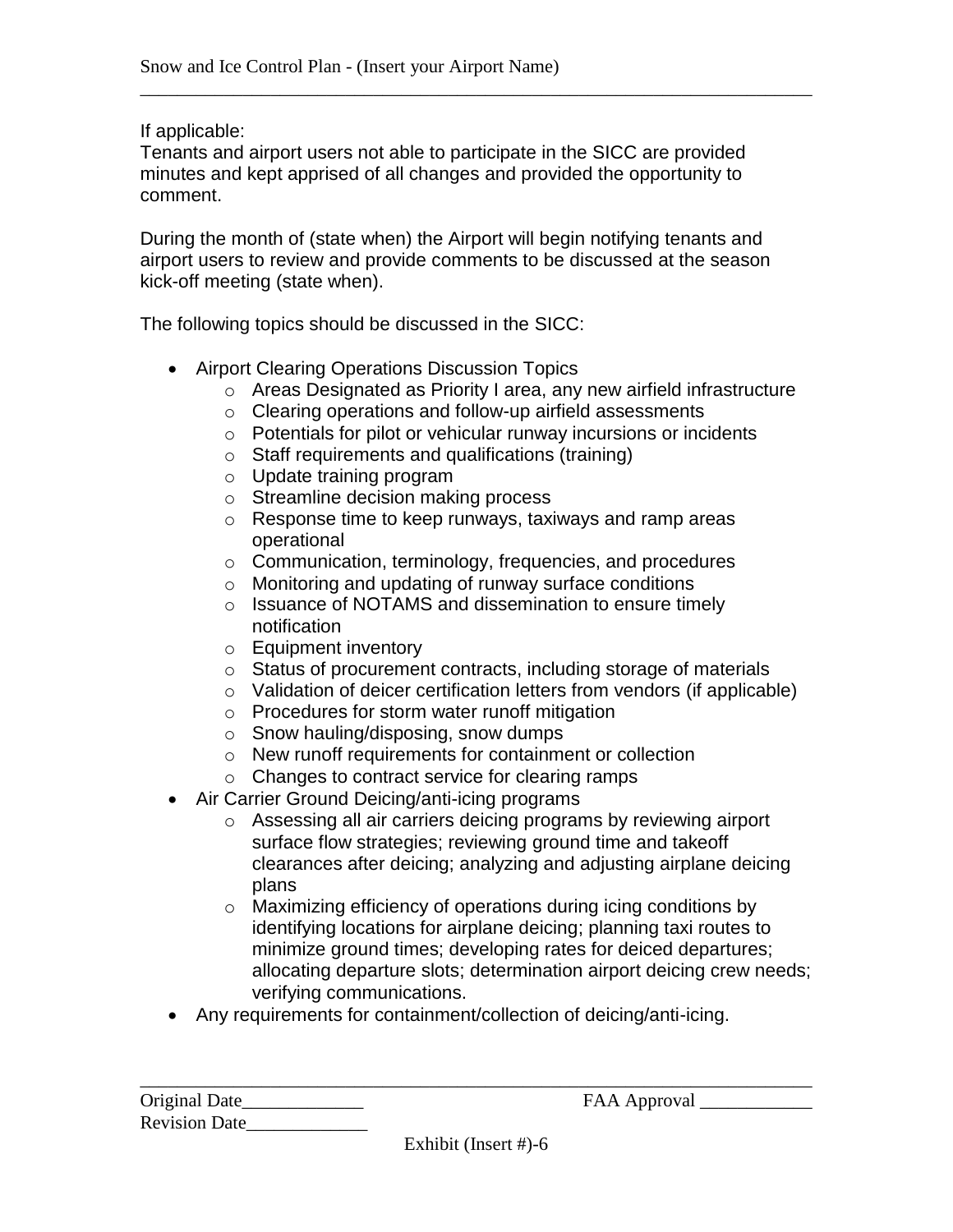#### **Chapter 2. Post-Event/Season Actions**

\_\_\_\_\_\_\_\_\_\_\_\_\_\_\_\_\_\_\_\_\_\_\_\_\_\_\_\_\_\_\_\_\_\_\_\_\_\_\_\_\_\_\_\_\_\_\_\_\_\_\_\_\_\_\_\_\_\_\_\_\_\_\_\_\_\_\_\_\_\_\_\_

#### **2.1 Post Event.**

After each snow event, airport management will/may host a meeting and invite (Air Traffic if applicable) to discuss any issues that have arisen from the event.

All members of the SICC will be encouraged to provide feedback to airport management before, during or following each snow event. After a significant event or a challenging operation, a separate SICC meeting will be held.

If applicable:

During the snow season, winter operations is an agenda item at (tenant meetings, station manager meeting, etc.), which is held (state frequency, i.e. monthly).

#### **2.2 Post Season.**

After each snow season a SICC meeting will be held, typically in (state month) to review the snow season issues and recommendations for changes. The same topics as pre-season should be reviewed.

Provide actions for each of your department or sections post season, i.e. Maintenance-inspect and repair equipment, Operations – calibrate friction tester, airport management – update SICP.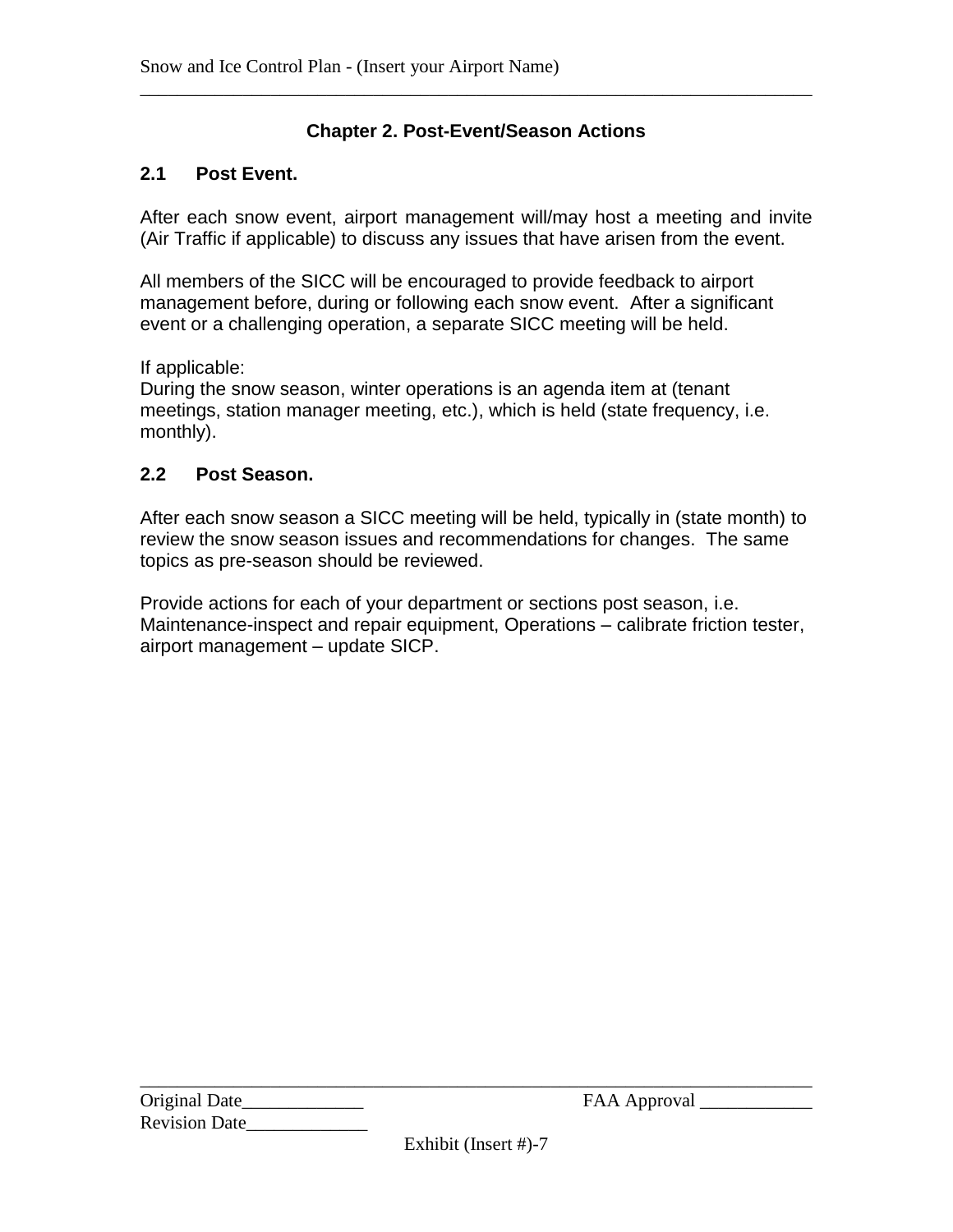## Phase #2

\_\_\_\_\_\_\_\_\_\_\_\_\_\_\_\_\_\_\_\_\_\_\_\_\_\_\_\_\_\_\_\_\_\_\_\_\_\_\_\_\_\_\_\_\_\_\_\_\_\_\_\_\_\_\_\_\_\_\_\_\_\_\_\_\_\_\_\_\_\_\_\_

## Winter Storm Actions and Procedures

Original Date\_\_\_\_\_\_\_\_\_\_\_\_\_ FAA Approval \_\_\_\_\_\_\_\_\_\_\_\_ Revision Date\_\_\_\_\_\_\_\_\_\_\_\_\_

Exhibit (Insert #)-8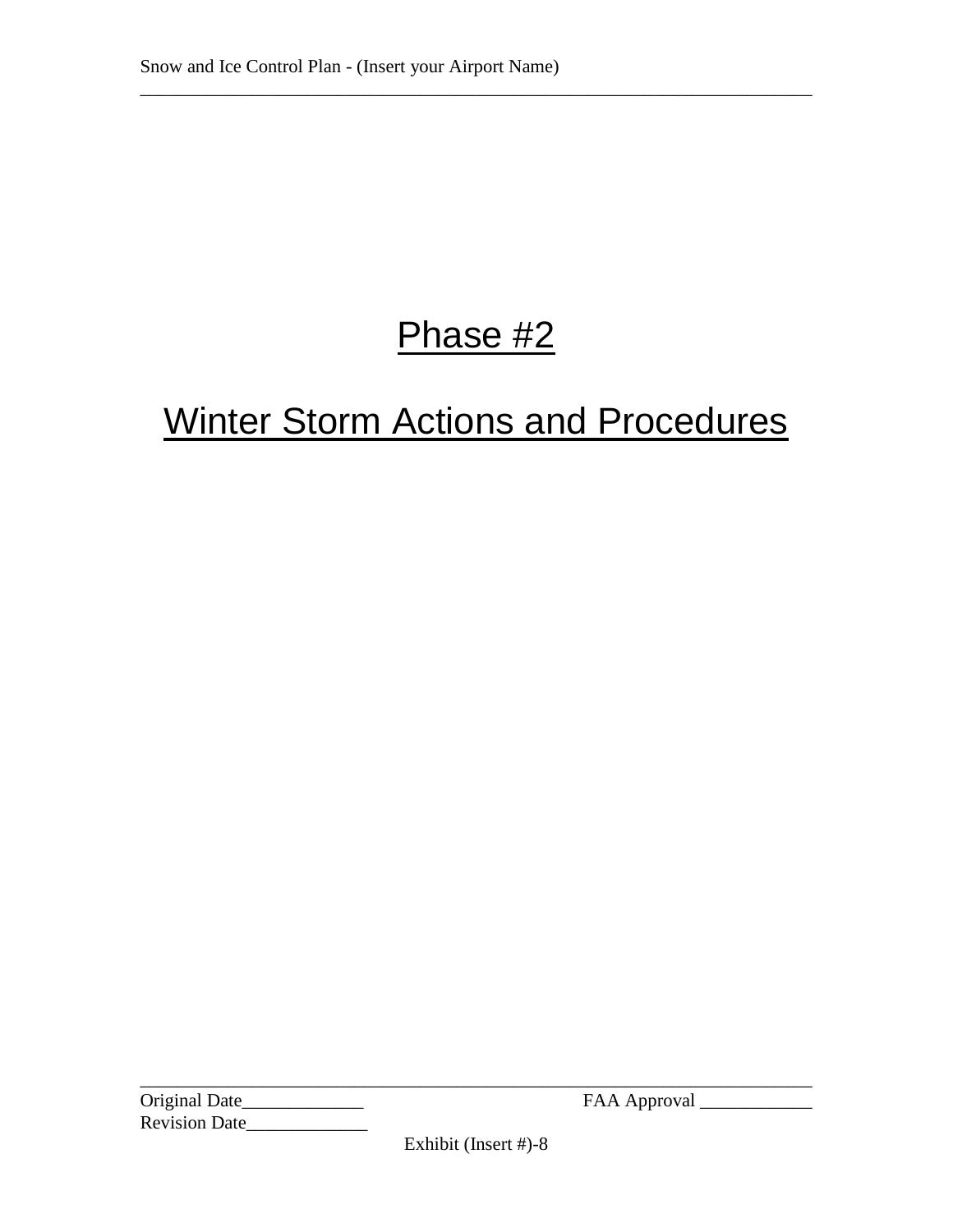#### **Chapter 3. Snow Removal Action Criteria**

\_\_\_\_\_\_\_\_\_\_\_\_\_\_\_\_\_\_\_\_\_\_\_\_\_\_\_\_\_\_\_\_\_\_\_\_\_\_\_\_\_\_\_\_\_\_\_\_\_\_\_\_\_\_\_\_\_\_\_\_\_\_\_\_\_\_\_\_\_\_\_\_

#### **3.1 Activating Snow Removal Personnel.**

Describe overall staffing and procedures you have in place. If your airport has several sections/departments with responsibilities during snow removal operations provide explanation of responsibilities for each section.

#### **a) Weather Forecasting**

- Who is responsible to monitor the current and/or forecast weather conditions? How often?
- What sources are used for weather forecasts?
- Does your airport have surface sensors?

#### **b) Chain of Command**

- Who is responsible to monitor the airfield and when, how often?
- Is the airfield physically inspected? By whom?
- Who is responsible to initiate a Snow Alert Callout?
- Specify Procedures for Callout and Notification of Personnel
- Hold over or call in of personnel?

#### **c) Triggers for Initiating Snow Removal Operations**

Snow removal operations will begin when contaminants begin accumulating on pavement surfaces. Explain when and how these operations will begin (if applicable). Describe how these triggers were developed.

| <b>Precipitation</b> | Depth in Inches |  |  |
|----------------------|-----------------|--|--|
| Slush                |                 |  |  |
| <b>Wet Snow</b>      |                 |  |  |
| Dry Snow             |                 |  |  |
| Ice or Freezing Rain |                 |  |  |

#### **3.2 Personnel Responsible.**

Describe each section (i.e. Maintenance, Operations, and Management) and the responsibilities under the SICP.

| Original Date        |  |
|----------------------|--|
| <b>Revision Date</b> |  |

 $FAA$  Approval  $\_\_$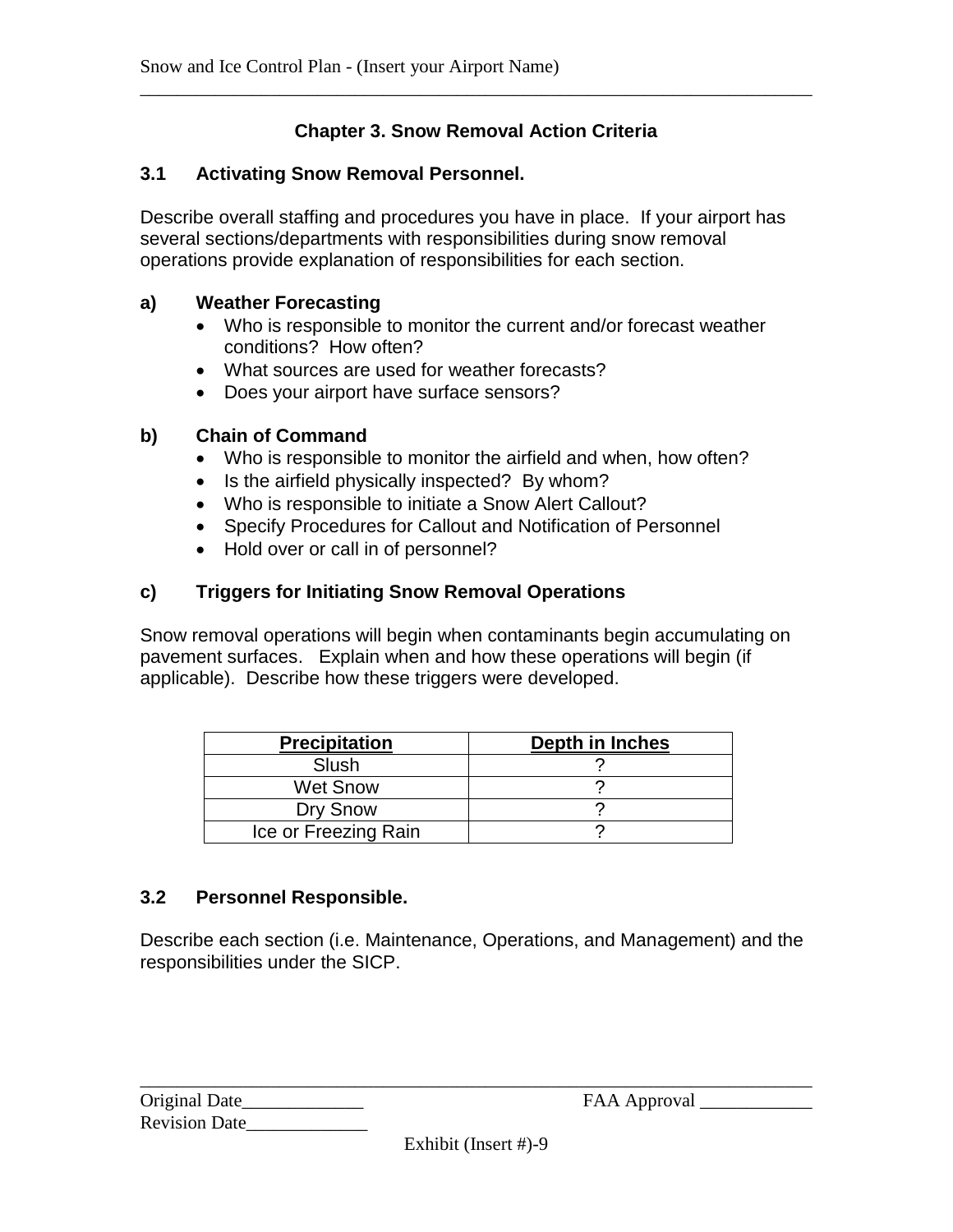#### **3.3 Snow Control Center (SSC).**

If applicable, describe where, when and who operates the SCC (i.e. snow desk or command vehicle).

\_\_\_\_\_\_\_\_\_\_\_\_\_\_\_\_\_\_\_\_\_\_\_\_\_\_\_\_\_\_\_\_\_\_\_\_\_\_\_\_\_\_\_\_\_\_\_\_\_\_\_\_\_\_\_\_\_\_\_\_\_\_\_\_\_\_\_\_\_\_\_\_

At a minimum, the SCC will perform the following functions:

- Managing snow clearing operations.
- Serving as the prime source for initiating FICONS, Closures, Openings, etc.
- Informing ATCT, Air Carriers, Air Taxis, and other users of airport conditions.
- Issuing NOTAMs.

What additional functions does the SCC perform at your airport?

#### **3.4 Airfield Clearing Priorities.**

Describe how the priorities are determined. A color coded map may be included but should not substitute text.

#### **a) Priority 1**

List areas to be cleared which are the most critical portions of the aircraft movement area and supporting facilities. This would normally include primary runways with associated turnoffs, access taxiways leading to the terminal, the terminal and cargo aprons, ARFF stations and designated emergency response roads, gates, and NAVAIDs**.** The entire airport would not be a Priority 1.

#### **b) Priority 2**

List areas to be cleared in Priority 2, which are areas of less importance than Priority 1. These areas would include crosswind/secondary runways and associated taxiways, remaining aircraft movement areas, commercial ramp areas.

#### **c) Priority 3**

At some airports areas not essential to flight operations or not used on a daily basis would be Priority 3. Some airports might only have Priority 1 and 2 and not Priority 3.

#### **3.5 Airfield Clearance Times.**

Discuss your airfield clearance times. This should not be limited to runways it needs to include required associate taxiways.

| Original Date        |  |
|----------------------|--|
| <b>Revision Date</b> |  |

Original Date\_\_\_\_\_\_\_\_\_\_\_\_\_ FAA Approval \_\_\_\_\_\_\_\_\_\_\_\_

Exhibit (Insert #)-10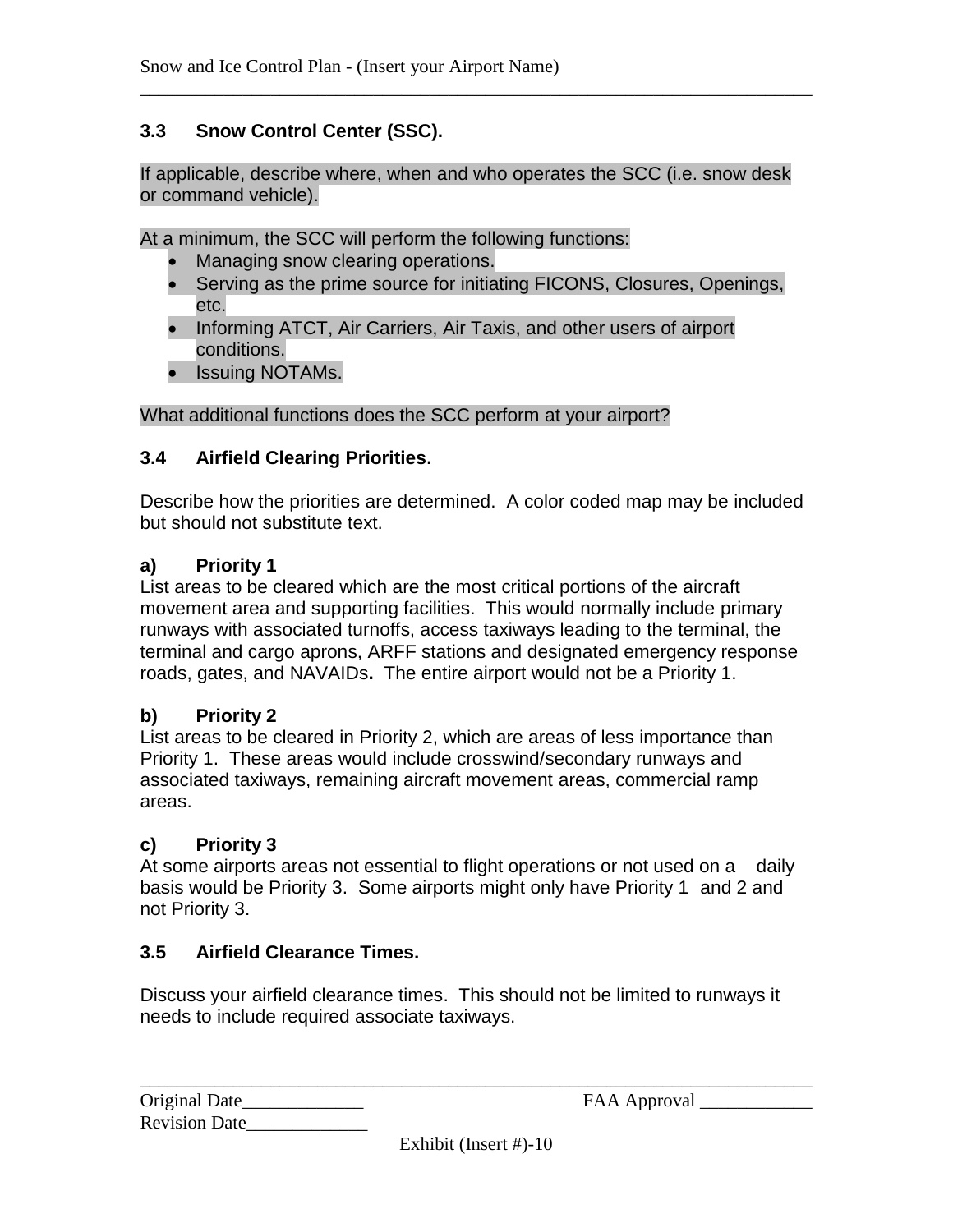State which table below you comply with and delete the other table.

| <b>Annual Airplane Operations</b><br>(includes cargo operations)                                                                                                                                                                                                                             | Clearance Time <sup>1</sup><br>(hour) |  |  |
|----------------------------------------------------------------------------------------------------------------------------------------------------------------------------------------------------------------------------------------------------------------------------------------------|---------------------------------------|--|--|
| 40,000 or more                                                                                                                                                                                                                                                                               | ⅓                                     |  |  |
| 10,000 - but less than 40,000                                                                                                                                                                                                                                                                |                                       |  |  |
| $6,000 - but less than 10,000$                                                                                                                                                                                                                                                               | 1½                                    |  |  |
| Less than 6,000                                                                                                                                                                                                                                                                              |                                       |  |  |
| General: Commercial Service Airport means a public-use airport that the U.S. Secretary of<br>Transportation determines has at least 2,500 passenger boardings each year and that receives<br>scheduled passenger airplane service [reference Title 49 United States Code, Section 47102(7)]. |                                       |  |  |
| Footnote 1: These airports should have sufficient equipment to clear 1 inch (2.54 cm) of falling<br>snow weighing up to 25 lb/ $f^3$ (400 kg/m <sup>3</sup> ) from Priority 1 areas within the recommended clearance                                                                         |                                       |  |  |

|  |  |  | Table 1-1. Clearance Times for Commercial Service Airports |  |  |
|--|--|--|------------------------------------------------------------|--|--|
|--|--|--|------------------------------------------------------------|--|--|

\_\_\_\_\_\_\_\_\_\_\_\_\_\_\_\_\_\_\_\_\_\_\_\_\_\_\_\_\_\_\_\_\_\_\_\_\_\_\_\_\_\_\_\_\_\_\_\_\_\_\_\_\_\_\_\_\_\_\_\_\_\_\_\_\_\_\_\_\_\_\_\_

Table 1-2. Clearance Times for Non-Commercial Service Airports

| <b>Annual Airplane Operations</b><br>(includes cargo operations) | Clearance Time <sup>1</sup><br>(hour) |
|------------------------------------------------------------------|---------------------------------------|
| 40,000 or more                                                   |                                       |
| 10,000 - but less than 40,000                                    |                                       |
| 6,000 - but less than 10,000                                     |                                       |
| Less than 6,000                                                  |                                       |

General: Although not specifically defined, Non-Commercial Service Airports are airports that are not classified as Commercial Service Airports [see Table 1-1, general note].

Footnote 1: These airports may wish to have sufficient equipment to clear 1 inch (2.54 cm) of falling snow weighing up to 25 lb/ft<sup>3</sup> (400 kg/m<sup>3</sup>) from Priority 1 areas within the recommended clearance times.

#### **3.6 Snow Equipment List.**

times.

This can be referenced as an exhibit but provide year, make, model of each piece of snow equipment. Some airports may use primary are secondary equipment.

List Equipment

#### **3.7 Storage of Snow and Ice Control Equipment.**

Describe where equipment is stored and maintained, inside, inside heated or outside.

| Original Date        |  |
|----------------------|--|
| <b>Revision Date</b> |  |

Original Date\_\_\_\_\_\_\_\_\_\_\_\_\_ FAA Approval \_\_\_\_\_\_\_\_\_\_\_\_

Exhibit (Insert #)-11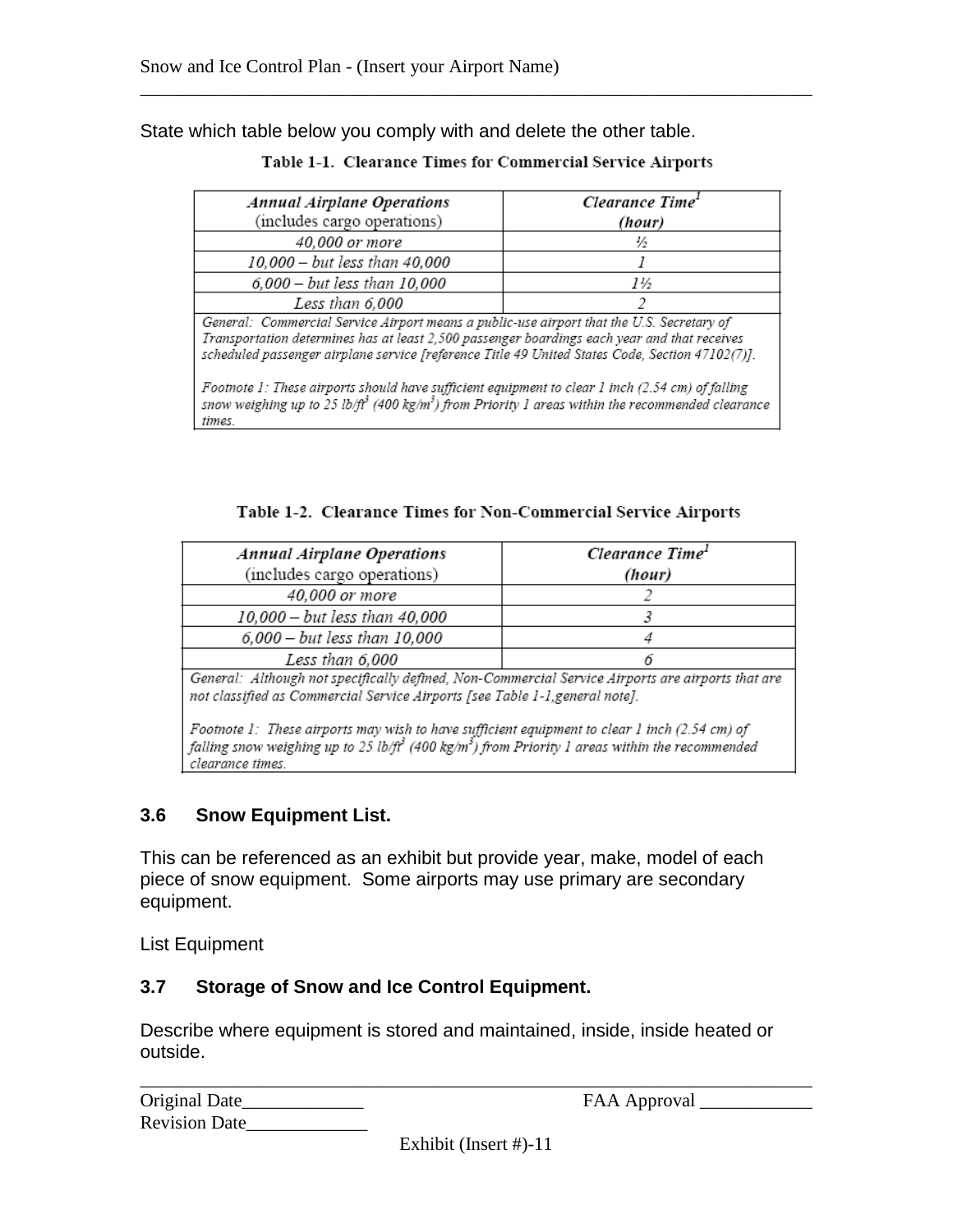#### **3.8 Definitions.**

#### Airside Urea.

(Otherwise known as "Carbamide") The approved specifications are SAE AMS 1431, Compound, Solid Runway and Taxiway Deicing/Anti-Icing, and MIL SPEC DOD-U-10866, Technical Urea. Agricultural grade urea that meets any of these specifications, called airside urea, is acceptable.

\_\_\_\_\_\_\_\_\_\_\_\_\_\_\_\_\_\_\_\_\_\_\_\_\_\_\_\_\_\_\_\_\_\_\_\_\_\_\_\_\_\_\_\_\_\_\_\_\_\_\_\_\_\_\_\_\_\_\_\_\_\_\_\_\_\_\_\_\_\_\_\_

#### Approved Chemical.

A chemical, either solid or liquid, that meets a generic SAE or MIL specification.

#### Ash.

A grayish-white to black solid residue of combustion normally originating from pulverized particulate matter ejected by volcanic eruption.

#### Compacted Snow.

Snow that has been compressed and consolidated into a solid form that resists further compression such that an airplane will remain on its surface without displacing any of it. If a chunk of compressed snow can be picked up by hand, it will hold together or can be broken into smaller chunks rather that falling away as individual snow particles.

Note: A layer of compacted snow over ice must be reported as compacted snow only.

Example: When operating on the surface, significant rutting or compaction will not occur. Compacted snow may include a mixture of snow and embedded ice; if it is more ice than compacted snow, then it should be reported as either ice or wet ice, as applicable.

#### Contaminant.

A deposit such as frost, any snow, slush, ice, or water on an aerodrome pavement where the effects could be detrimental to the friction characteristics of the pavement surface.

#### Contaminated Runway.

For purposes of generating a runway condition code and airplane performance, a runway is considered contaminated when more than 25 percent of the runway surface area (within the reported length and the width being used) is covered by frost, ice, and any depth of snow, slush, or water.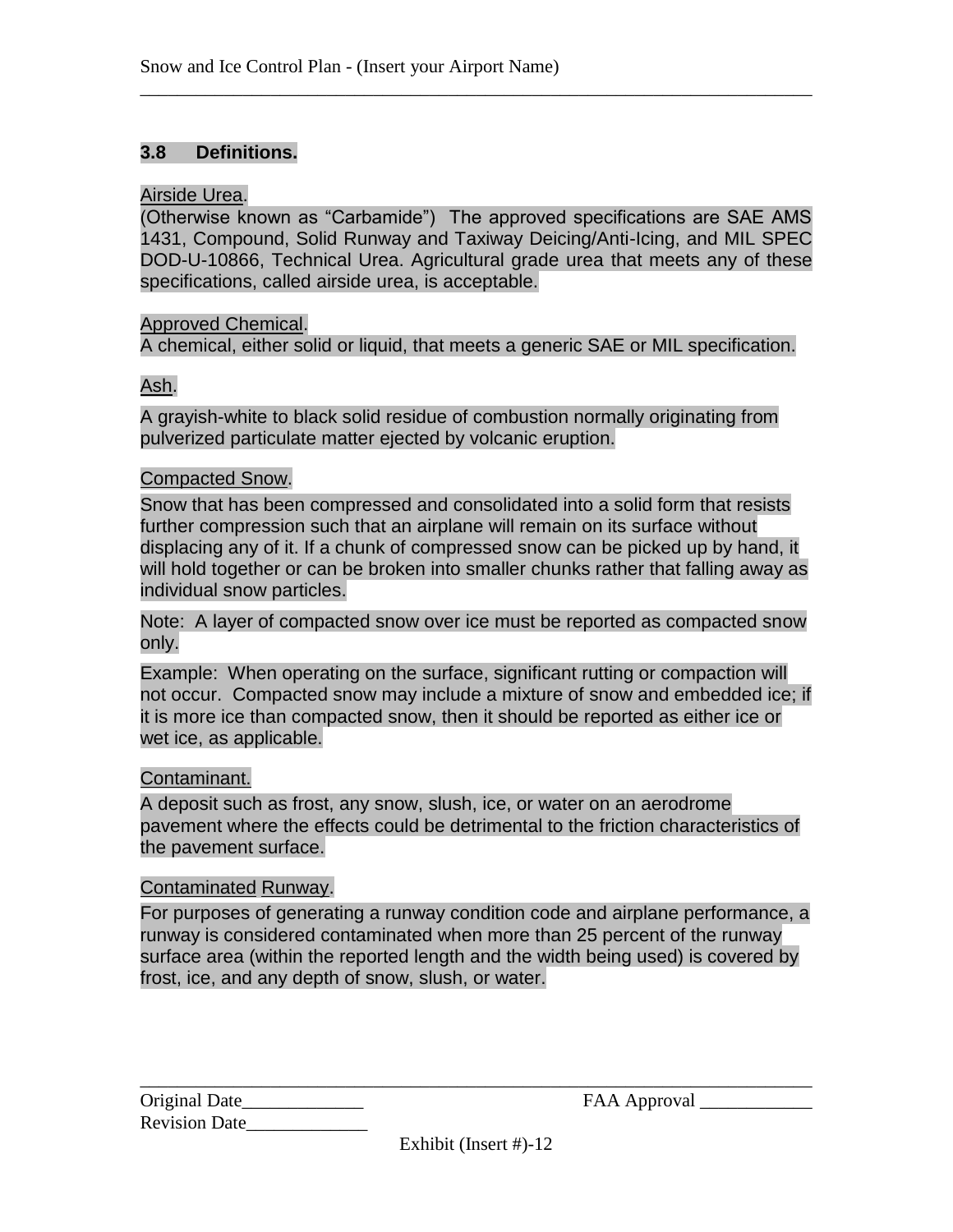When runway contaminants exist, but overall coverage is 25 percent or less, the contaminants will still be reported. However, a runway condition code will not be generated.

\_\_\_\_\_\_\_\_\_\_\_\_\_\_\_\_\_\_\_\_\_\_\_\_\_\_\_\_\_\_\_\_\_\_\_\_\_\_\_\_\_\_\_\_\_\_\_\_\_\_\_\_\_\_\_\_\_\_\_\_\_\_\_\_\_\_\_\_\_\_\_\_

While mud, ash, sand, oil, and rubber are reportable contaminants, there is no associated airplane performance data available and no depth or Runway Condition Code will be reported.

Exception: Rubber is not subject to the 25 percent rule, and will be reported as Slippery When Wet when the pavement evaluation/friction deterioration indicates the averaged Mu value on the wet pavement surface is below the Minimum Friction Level classification specified in Table 3-2 of FAA Advisory Circular 150/5320-12.

#### Dry (Pavement).

Describes a surface that is neither wet nor contaminated.

#### Dry Runway.

A runway is dry when it is neither wet, nor contaminated. For purposes of condition reporting and airplane performance, a runway can be considered dry when no more than 25 percent of the runway surface area within the reported length and the width being used is covered by:

Visible moisture or dampness, or

Frost, slush, snow (any type), or ice.

A FICON NOTAM must not be originated for the sole purpose of reporting a dry runway. A dry surface must be reported only when there is need to report conditions on the remainder of the surface.

#### Dry Snow.

Snow that has insufficient free water to cause it to stick together. This generally occurs at temperatures well below 32° F (0° C). If when making a snowball, it falls apart, the snow is considered dry.

#### Eutectic Temperature/Composition.

A deicing chemical melts ice by lowering the freezing point. The extent of this freezing point depression depends on the chemical and water in the system. The limit of freezing point depression, equivalent to the lowest temperature that the chemical will melt ice, occurs with a specific amount of chemical. This temperature is called the eutectic temperature, and the amount of chemical is the eutectic composition. Collectively, they are referred to as the eutectic point.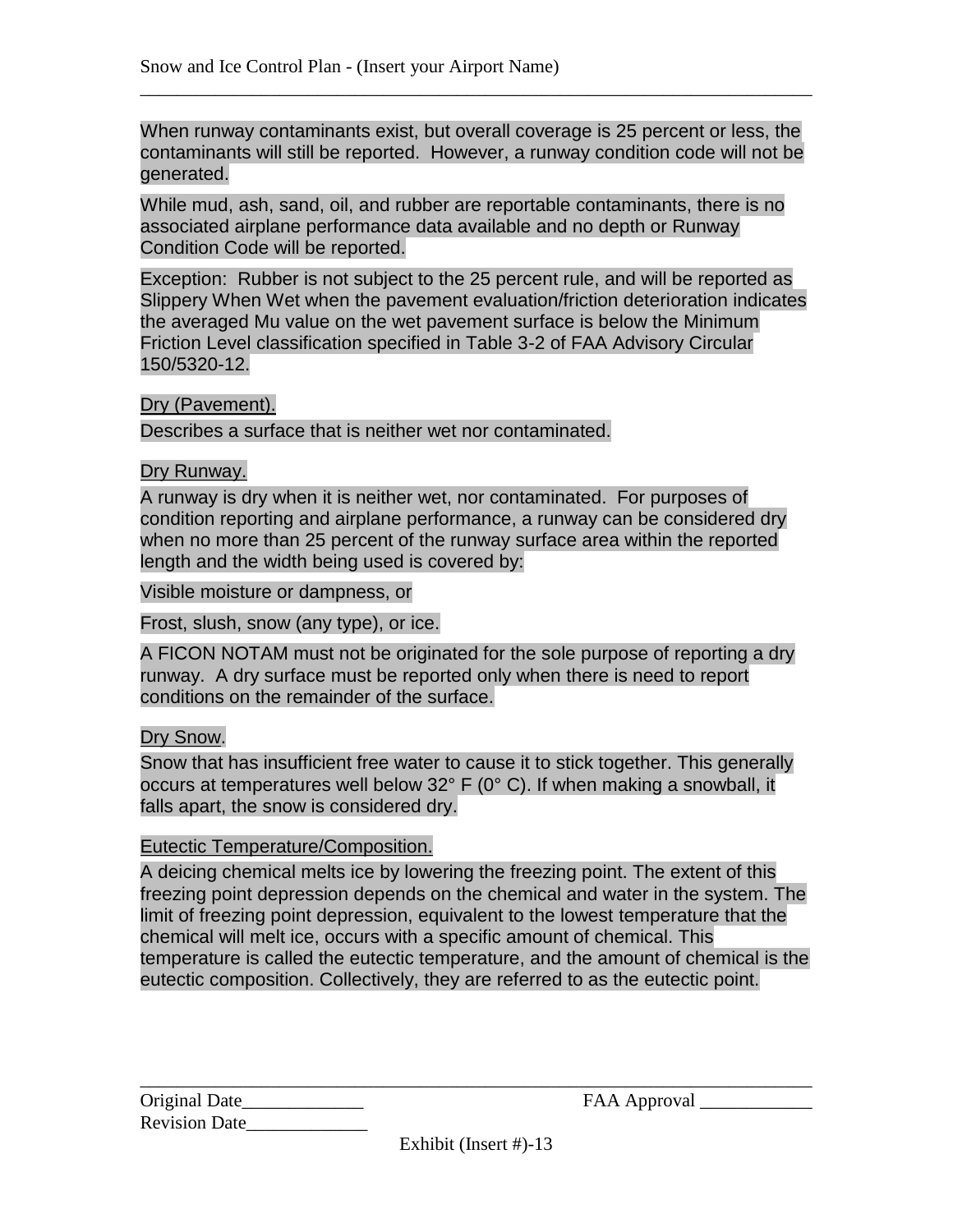#### FICON (Field Condition Report).

A Notice to Airmen (NOTAM) generated to reflect Runway Condition Codes, vehicle braking action, and pavement surface conditions on runways, taxiways, and aprons.

\_\_\_\_\_\_\_\_\_\_\_\_\_\_\_\_\_\_\_\_\_\_\_\_\_\_\_\_\_\_\_\_\_\_\_\_\_\_\_\_\_\_\_\_\_\_\_\_\_\_\_\_\_\_\_\_\_\_\_\_\_\_\_\_\_\_\_\_\_\_\_\_

Fluid Deicer/Anti-Icers. The approved specification is SAE AMS 1435, Fluid, Generic Deicing/Anti-icing, Runways and Taxiways.

#### Frost.

Frost consists of ice crystals formed from airborne moisture that condenses on a surface whose temperature is below freezing. Frost differs from ice in that the frost crystals grow independently and therefore have a more granular texture.

Note: Heavy frost that has noticeable depth may have friction qualities similar to ice and downgrading the runway condition code accordingly should be considered. If driving a vehicle over the frost does not result in tire tracks down to bare pavement, the frost should be considered to have sufficient depth to consider a downgrade of the runway condition code.

Generic Solids. The approved specification is SAE AMS 1431, Compound, Solid Runway and Taxiway Deicing/Anti-Icing.

Ice.

The solid form of frozen water to include ice that is textured (i.e., rough or scarified ice).

A layer of ice over compacted snow must be reported as ice only.

#### Layered Contaminant.

A contaminant consisting of two overlapping contaminants. The list of layered contaminants has been identified in the RCAM and include:

- Dry Snow over Compacted Snow
- Wet Snow over Compacted Snow
- Slush over Ice
- Water over Compacted Snow
- Dry Snow over Ice
- Wet Snow over Ice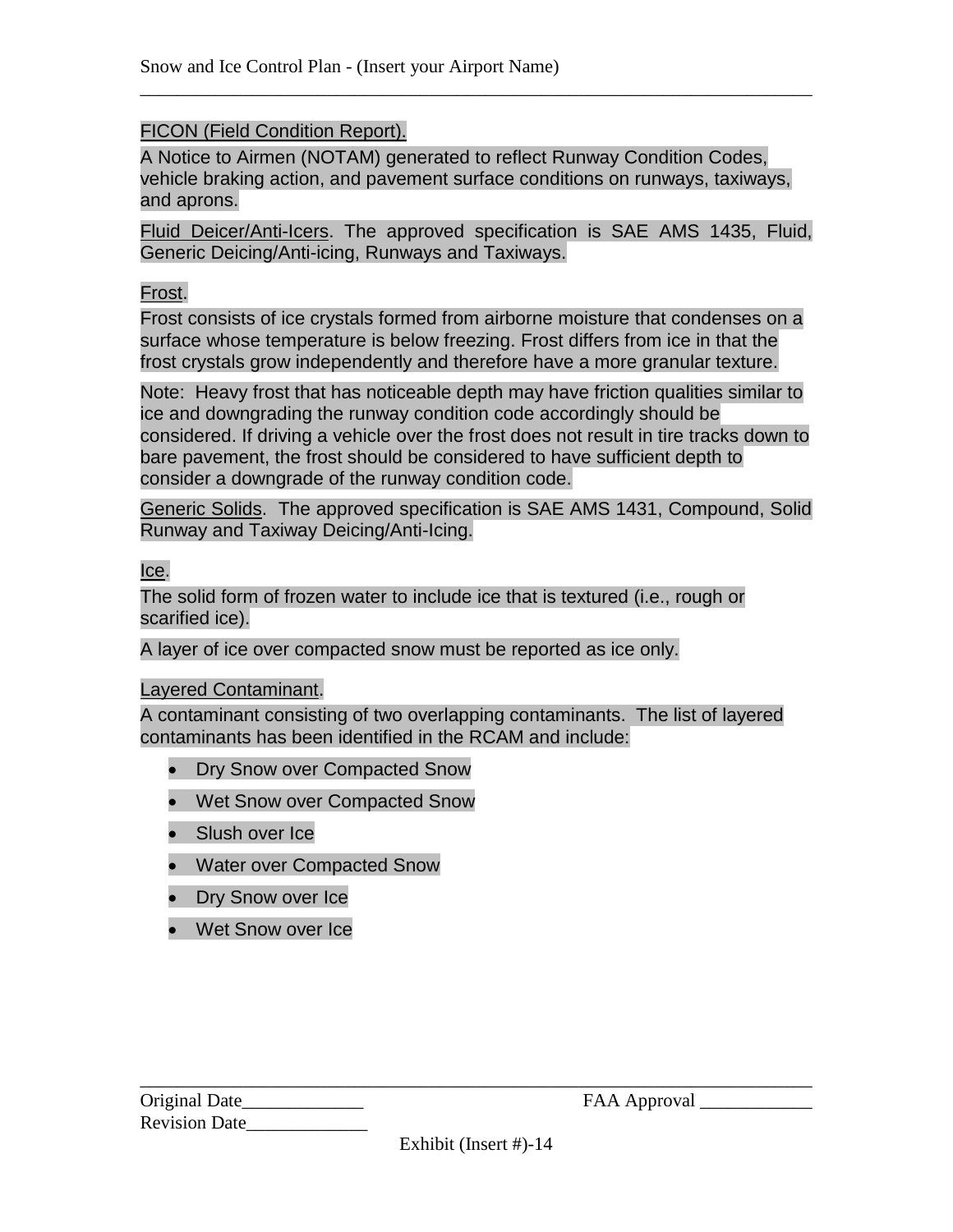#### Mud.

#### Wet, sticky, soft earth material.

#### Multiple Contaminants.

A combination of contaminants (as identified in the RCAM) observed on paved surfaces. When reporting multiple contaminants, only the two most prevalent / hazardous contaminants are reported. When reporting on runways, up to two contaminant types may be reported for each runway third. The reported contaminants may consist of a single and layered contaminant, two single contaminants, or two layered contaminants. The reporting of "multiple contaminants" represent contaminants which are located adjacent to each other, not to be confused with a "layered contaminant" which is overlapping. For example:

\_\_\_\_\_\_\_\_\_\_\_\_\_\_\_\_\_\_\_\_\_\_\_\_\_\_\_\_\_\_\_\_\_\_\_\_\_\_\_\_\_\_\_\_\_\_\_\_\_\_\_\_\_\_\_\_\_\_\_\_\_\_\_\_\_\_\_\_\_\_\_\_

- Single contaminant and Layered contaminant.
	- 'Wet' and 'Wet Snow over Compacted Snow'
- Single contaminant and Single contaminant. 'Wet Snow' and 'Slush'
- Layered contaminant and Layered contaminant.

'Dry Snow over Compacted Snow' and 'Dry Snow over Ice'

#### Oil.

A viscous liquid, derived from petroleum or synthetic material, especially for use as a fuel or lubricant.

#### Runway (Primary and Secondary).

#### Primary.

Runway(s) being actively used or expected to be used under the existing or anticipated adverse meteorological conditions, where the majority of the takeoff and landing operations will take place.

#### Secondary.

Runway(s) that supports a primary runway and is less operationally critical. Takeoff and landing operations on such a runway are generally less frequent than on a primary runway. Snow removal operations on these secondary runways should not occur until Priority 1 surfaces are satisfactorily cleared and serviceable.

Original Date\_\_\_\_\_\_\_\_\_\_\_\_\_ FAA Approval \_\_\_\_\_\_\_\_\_\_\_\_ Revision Date\_\_\_\_\_\_\_\_\_\_\_\_\_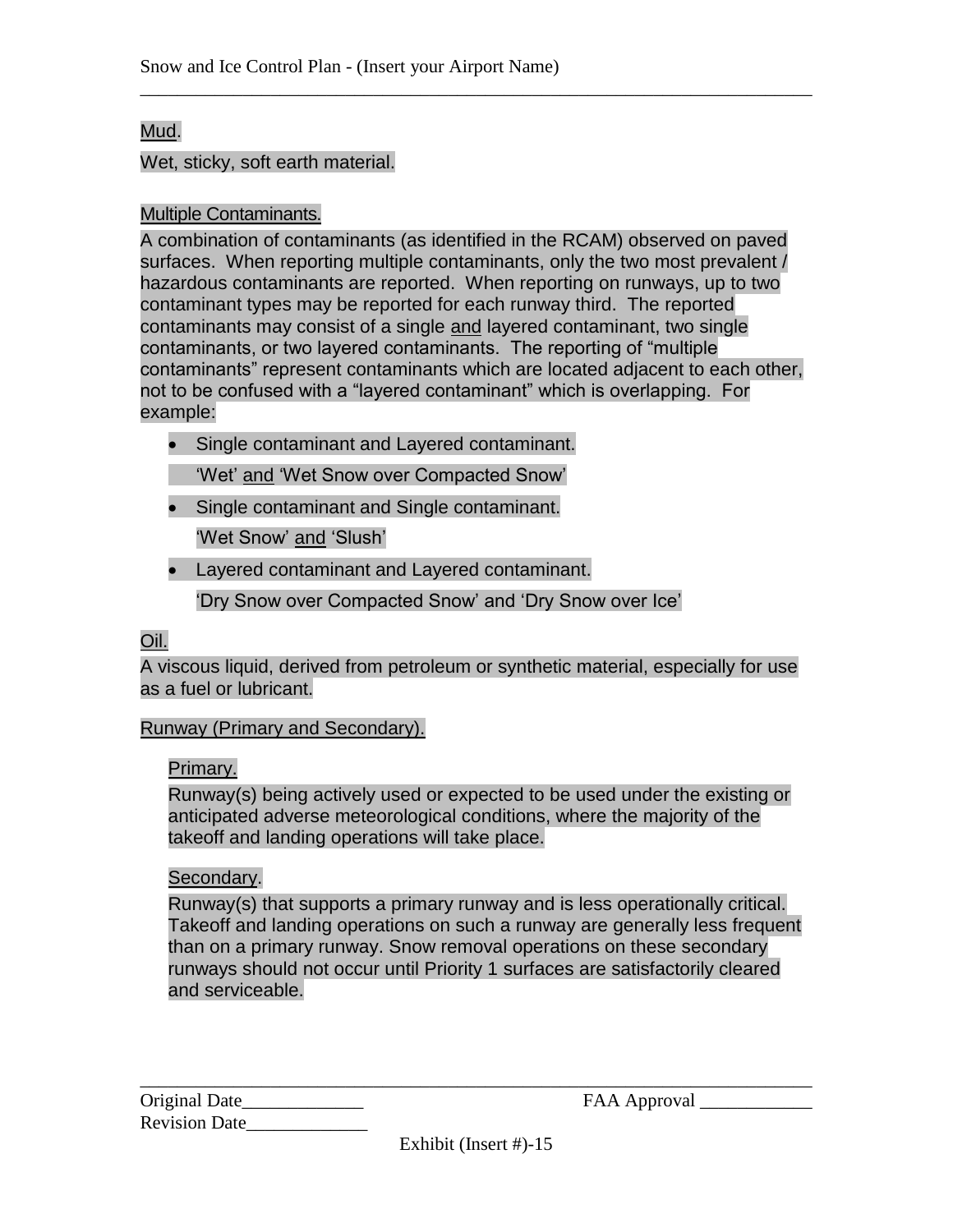#### Runway Condition Assessment Matrix (RCAM).

The tool by which an airport operator will assess a runway surface when contaminants are present.

#### Runway Condition Code (RwyCC).

Runway Condition Codes describe runway conditions based on defined contaminants for each runway third. Use of RwyCCs harmonizes with ICAO Annex 14, providing a standardized "shorthand" format (Eg: 4/3/2) for reporting. RwyCC (which replaced Mu values) are used by pilots to determine landing performance calculations.

\_\_\_\_\_\_\_\_\_\_\_\_\_\_\_\_\_\_\_\_\_\_\_\_\_\_\_\_\_\_\_\_\_\_\_\_\_\_\_\_\_\_\_\_\_\_\_\_\_\_\_\_\_\_\_\_\_\_\_\_\_\_\_\_\_\_\_\_\_\_\_\_

#### Sand.

A sedimentary material, finer than a granule and coarser than silt.

#### Slush.

Snow that has water content exceeding a freely drained condition such that it takes on fluid properties (e.g., flowing and splashing). Water will drain from slush when a handful is picked up. This type of water-saturated snow will be displaced with a splatter by a heel and toe slap-down motion against the ground.

#### Slush over Ice.

See individual definitions for each contaminant.

#### Slippery When Wet Runway.

A wet runway where the surface friction characteristics would indicate diminished braking action as compared to a normal wet runway.

Slippery When Wet is only reported when a pavement maintenance evaluation indicates the averaged Mu value on the wet pavement surface is below the Minimum Friction Level classification specified in Table 3-2 of FAA Advisory Circular 150/5320-12. Some contributing factors that can create this condition include: Rubber buildup, groove failures/wear, pavement macro/micro textures.

#### Water.

The liquid state of water. For purposes of condition reporting and airplane performance, water is greater than 1/8-inch (3mm) in depth.

#### Wet Runway.

A runway is wet when it is neither dry nor contaminated. For purposes of condition reporting and airplane performance, a runway can be considered wet when more than 25 percent of the runway surface area within the reported length and the width being used is covered by any visible dampness or water that is 1/8 inch or less in depth.

| Original Date        |  |
|----------------------|--|
| <b>Revision Date</b> |  |

Original Date\_\_\_\_\_\_\_\_\_\_\_\_\_ FAA Approval \_\_\_\_\_\_\_\_\_\_\_\_

Exhibit (Insert #)-16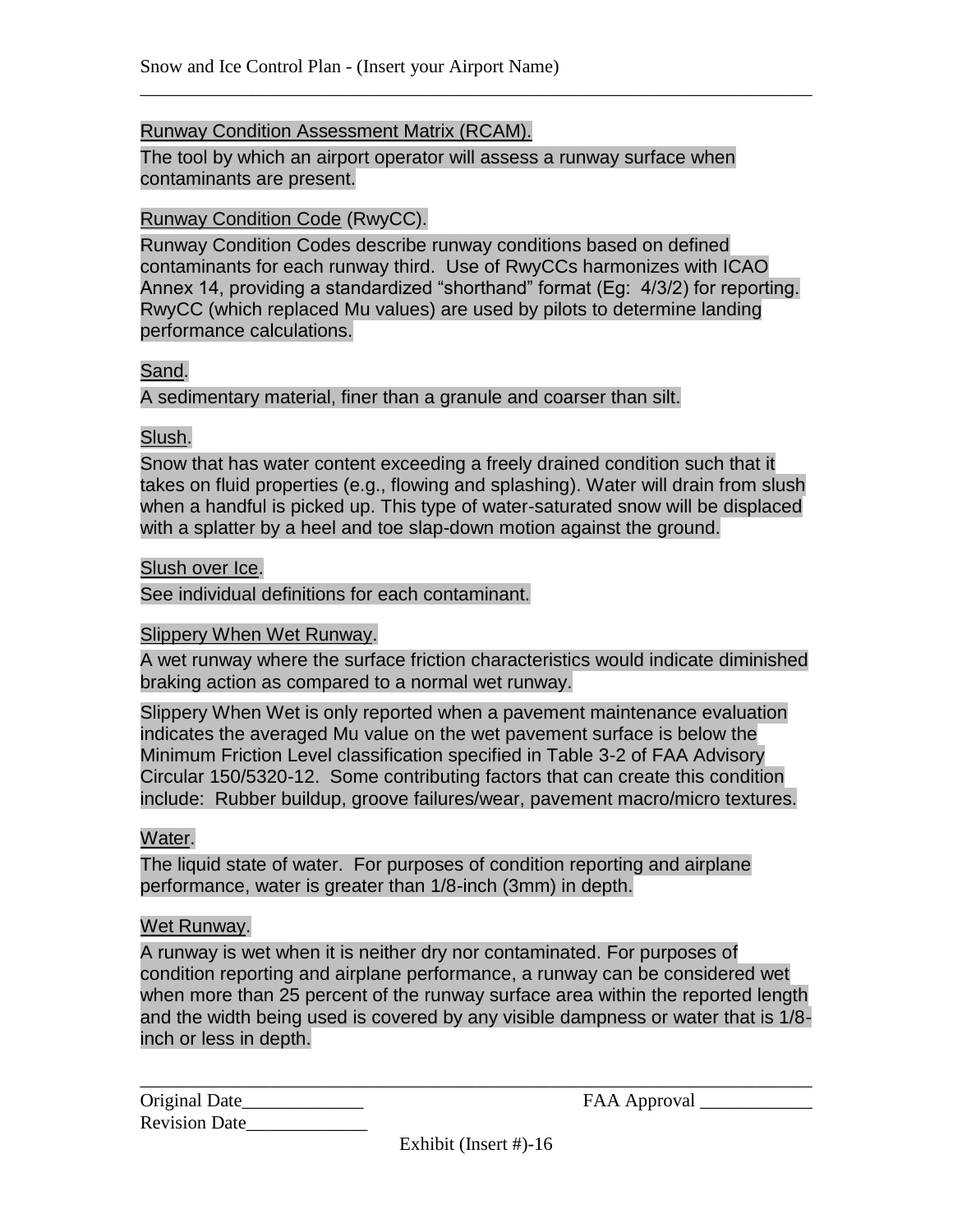#### Wet Ice.

Ice that is melting, or ice with a layer of water (any depth) on top.

#### Wet Snow.

Snow that has grains coated with liquid water, which bonds the mass together, but that has no excess water in the pore spaces. A well-compacted, solid snowball can be made, but water will not squeeze out.

\_\_\_\_\_\_\_\_\_\_\_\_\_\_\_\_\_\_\_\_\_\_\_\_\_\_\_\_\_\_\_\_\_\_\_\_\_\_\_\_\_\_\_\_\_\_\_\_\_\_\_\_\_\_\_\_\_\_\_\_\_\_\_\_\_\_\_\_\_\_\_\_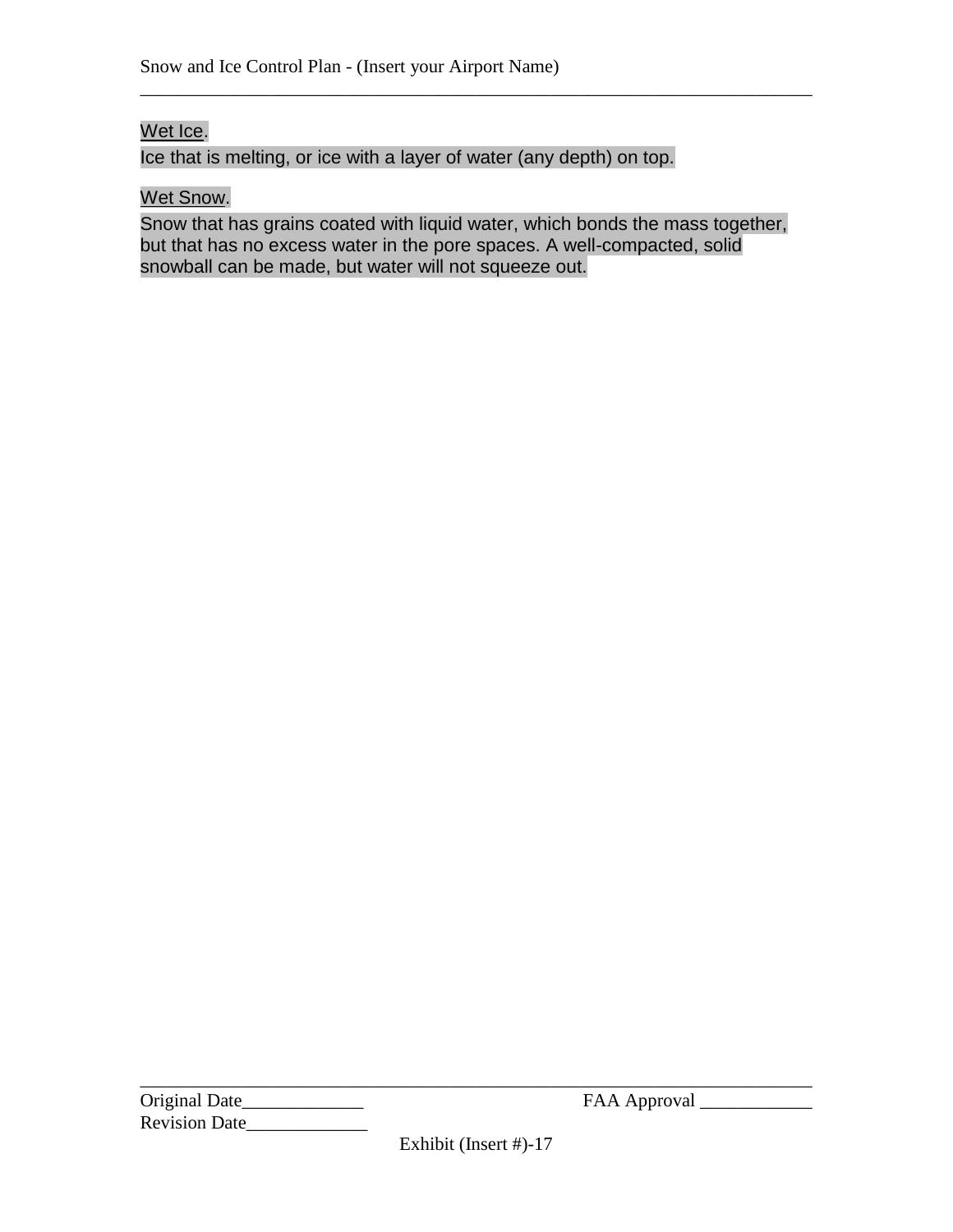#### **Chapter 4. Snow Clearing Operations and Ice Prevention**

\_\_\_\_\_\_\_\_\_\_\_\_\_\_\_\_\_\_\_\_\_\_\_\_\_\_\_\_\_\_\_\_\_\_\_\_\_\_\_\_\_\_\_\_\_\_\_\_\_\_\_\_\_\_\_\_\_\_\_\_\_\_\_\_\_\_\_\_\_\_\_\_

#### **4.1 Snow Clearing Principals.**

#### **a) Ramp and Terminal**

Describe snow clearing objective for the ramp and terminal and who is responsible? (Does your airport contract any portions or areas out?)

- Address procedures to:
- Ensure signs are clear of snow
- Stockpiles of snow issues:
- Height Limitations-Clearance
- Obstruct View of Pilots
- Heavy Snow-Hauling/Melting?

#### **b) Runway and Taxiways**

Describe equipment and procedures used at your airport. Describe local factors that contribute to these decisions. Designate the minimum acceptable clearing for runway at your airport (is it full width). Document the typical technique(s) used at your airport.

Types of formation of snow equipment (V-formation, close wing formation)

High Speed Turn Offs

#### **c) Snowbanks**

Snow Bank Height Profiles – See Figure 4-1. Which Design Group applies to your airport?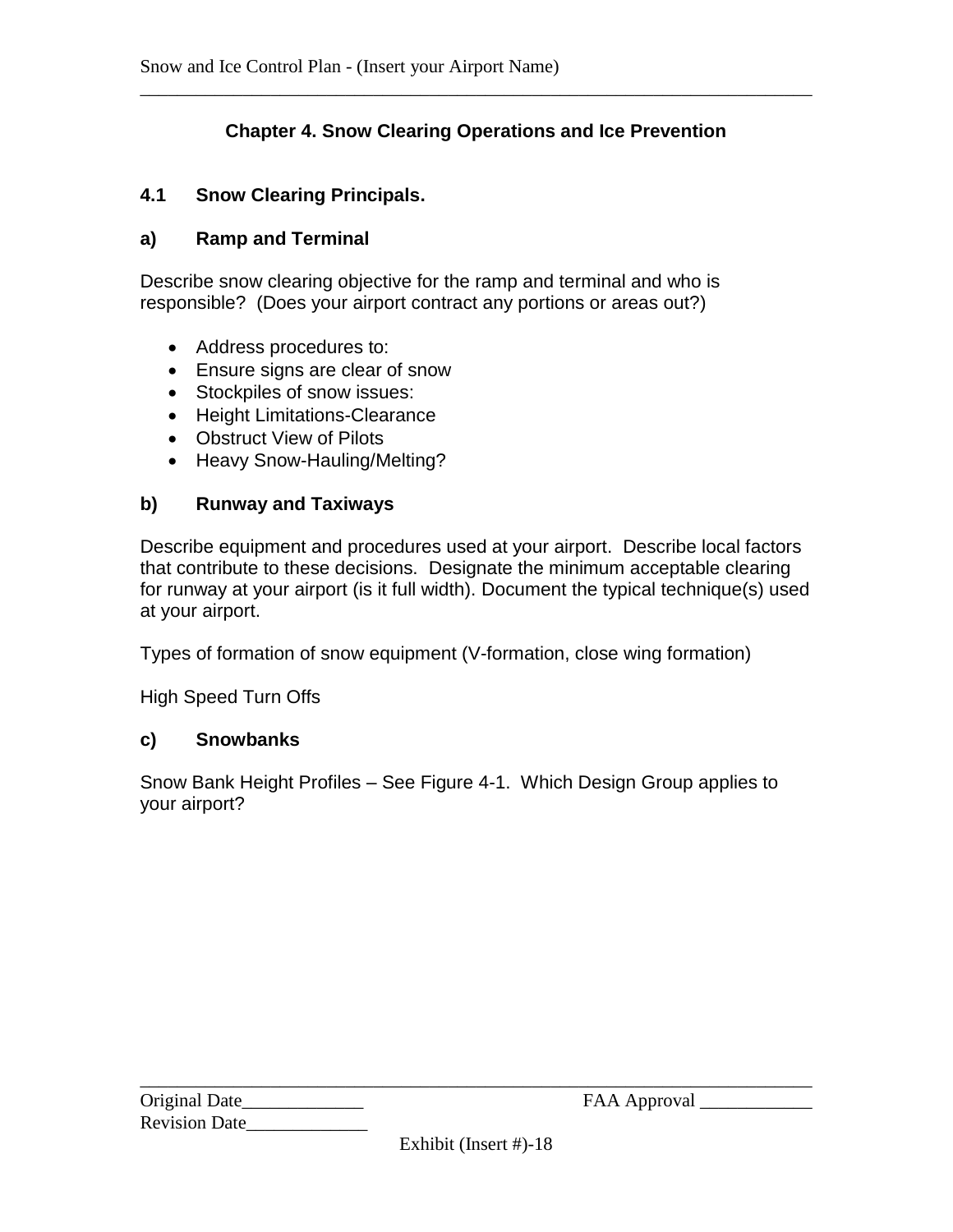

\_\_\_\_\_\_\_\_\_\_\_\_\_\_\_\_\_\_\_\_\_\_\_\_\_\_\_\_\_\_\_\_\_\_\_\_\_\_\_\_\_\_\_\_\_\_\_\_\_\_\_\_\_\_\_\_\_\_\_\_\_\_\_\_\_\_\_\_\_\_\_\_

Figure 4-1. Snow Bank Profile Limits Along Edges of Runways and Taxiways with the Airplane Wheels on Full Strength Pavement (see Figure 4-2 guidance)

#### **d) NAVAIDs**

Address triggers to clear each glide slope critical areas and PAPI/VASI and who is responsible. Include maps describing critical areas.

| Original Date        |  |
|----------------------|--|
| <b>Revision Date</b> |  |

FAA Approval \_\_

Exhibit (Insert #)-19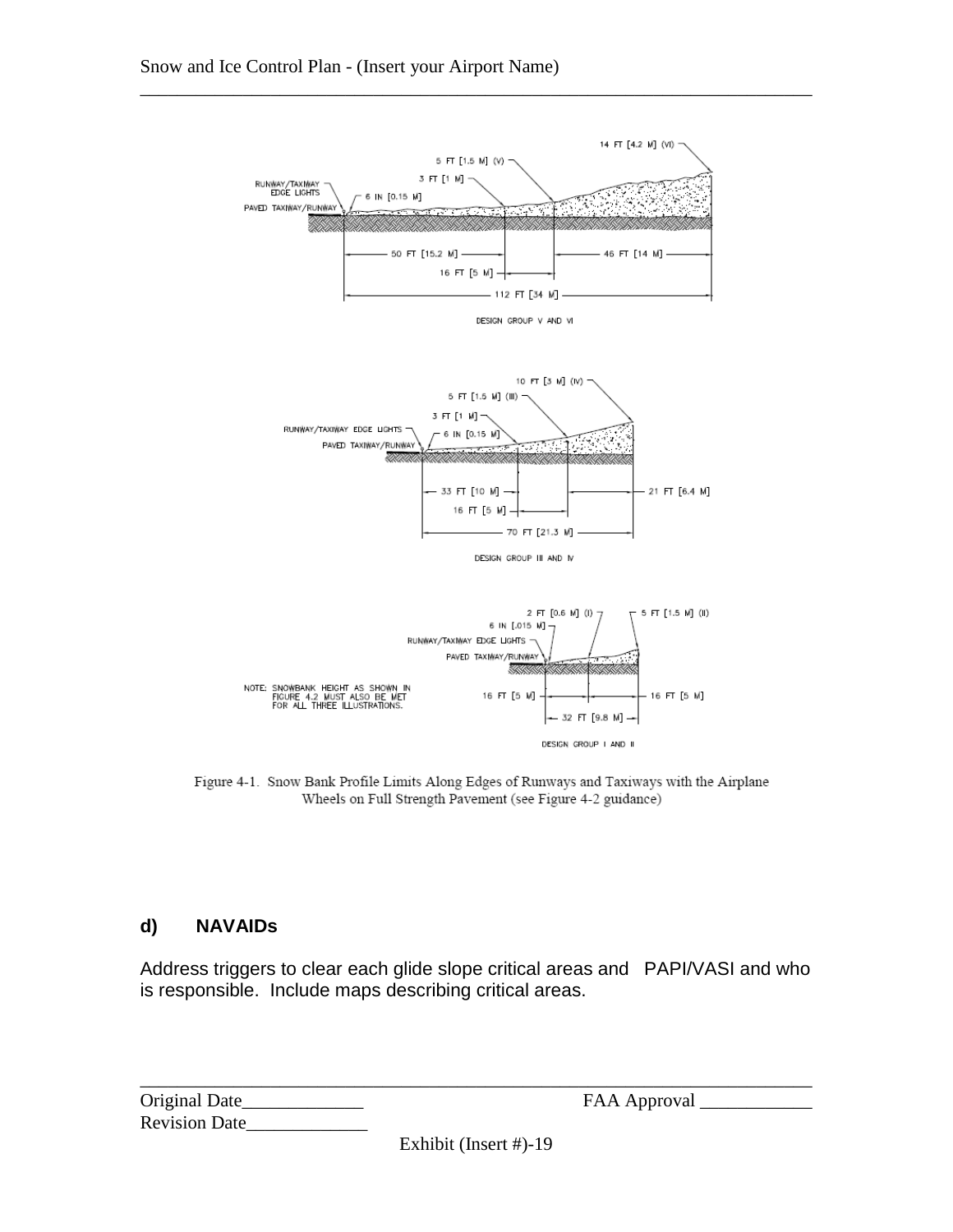

\_\_\_\_\_\_\_\_\_\_\_\_\_\_\_\_\_\_\_\_\_\_\_\_\_\_\_\_\_\_\_\_\_\_\_\_\_\_\_\_\_\_\_\_\_\_\_\_\_\_\_\_\_\_\_\_\_\_\_\_\_\_\_\_\_\_\_\_\_\_\_\_

1. CATEGORY I GLIDE SLOPE SNOW CLEARANCE AREA.

2. CATEGORY II AND III GLIDE SLOPE SNOW CLEARANCE AREA. THE AREA DEPICTED UNDER NOTE 1 SHALL ALSO BE CLEARED.

3. THE DEPTH OF SNOWBANKS ALONG THE EDGES OF THE CLEARED AREA SHALL BE LESS THEN 2 FEET.

| ACTION TAKEN                       | SNOW DEPTH                                   |                                                                                                                                                                                                                      |                                                                                                                                    |
|------------------------------------|----------------------------------------------|----------------------------------------------------------------------------------------------------------------------------------------------------------------------------------------------------------------------|------------------------------------------------------------------------------------------------------------------------------------|
|                                    | $SBR < 6 IN$ [15 cm]                         | SBR 6 TO 8 IN<br>15 TO 20 cm                                                                                                                                                                                         | SBR >8 IN [20 cm]                                                                                                                  |
|                                    | NR. CEGS <18 IN [45 cm]                      | NR. CEGS 18 TO 24 IN<br>[45 TO 60 cm]                                                                                                                                                                                | NR. CEGS <24 IN [60 cm]                                                                                                            |
| SNOW REMOVAL<br>(SEE ABOVE FIGURE) | REMOVAL NOT REQUIRED<br>RESTORE FULL SERVICE |                                                                                                                                                                                                                      | ILS CATEGORY I                                                                                                                     |
|                                    | AND CATEGORY.                                | OF RUNWAY TOWARD MIDDLE AMRKER.                                                                                                                                                                                      | REMOVE SNOW 50 FT [15M] WIDE AT MAST WIDENING<br>TO 200 FT [60M] WIDE AT 1000 FT [300M] OR END                                     |
|                                    |                                              |                                                                                                                                                                                                                      | ILS CATEGORIES II AND III                                                                                                          |
|                                    |                                              | AS ABOVE PLUS WIDEN THE AREA TO INCLUDE A<br>THRESHOLD.                                                                                                                                                              | LINE FROM THE MAST TO THE FAR EDGE OF RUNWAY                                                                                       |
| NO SNOW REMOVAL                    | RESTORE FULL SERVICE<br>AND CATEGORY.        | ALL CATEGORIES                                                                                                                                                                                                       | ALL CATEGORIES                                                                                                                     |
|                                    |                                              | RESTORE TO CATEGORY I<br>SERVICE, CATEGORY D<br>AIRCRAFT MINIMA RAISED<br>TO LOCALIZER ONLY.                                                                                                                         | APPROACH RESTRICTED TO<br>LOCALIZER ONLY MINIMA.                                                                                   |
|                                    |                                              | TYPICAL NOTAM TEXT:                                                                                                                                                                                                  | TYPICAL NOTAM TEXT:                                                                                                                |
|                                    |                                              | "DUE TO SNOW ON THE<br>IXXX (APPROPRIATE<br>IDENTIFER) GLIDE SLOPE,<br>MINIMA TEMPORARILRY<br>RAISED TO LOCALIZER<br>ONLY FOR CATEGORY D<br>AIRCRAFT" IF APPLICABLE.<br>"CATEGORY II NA"* OR<br>"CATEGORY II/II NA". | "DUE TO SNOW ON THE<br><b>IXXX (APPROPRIATE)</b><br>IDENTIFER) GLIDE SLOPE,<br>MINIMA TEMPORARILRY<br>RAISED TO LOCALIZER<br>ONLY. |

\* NA (NOT AUTHORIZED) Figure 4-2. ILS CAT I and CAT II/III Snow Clearance Area Depth Limitations

#### **4.2 Controlling Snow Drifts.**

Describe methods used at your airport (i.e. snow fences, snow trenches)

#### **4.3 Snow Disposal.**

Describe how and where large quantities of snow are disposed of.

| Original Date        |  |
|----------------------|--|
| <b>Revision Date</b> |  |

FAA Approval \_\_

Exhibit (Insert #)-20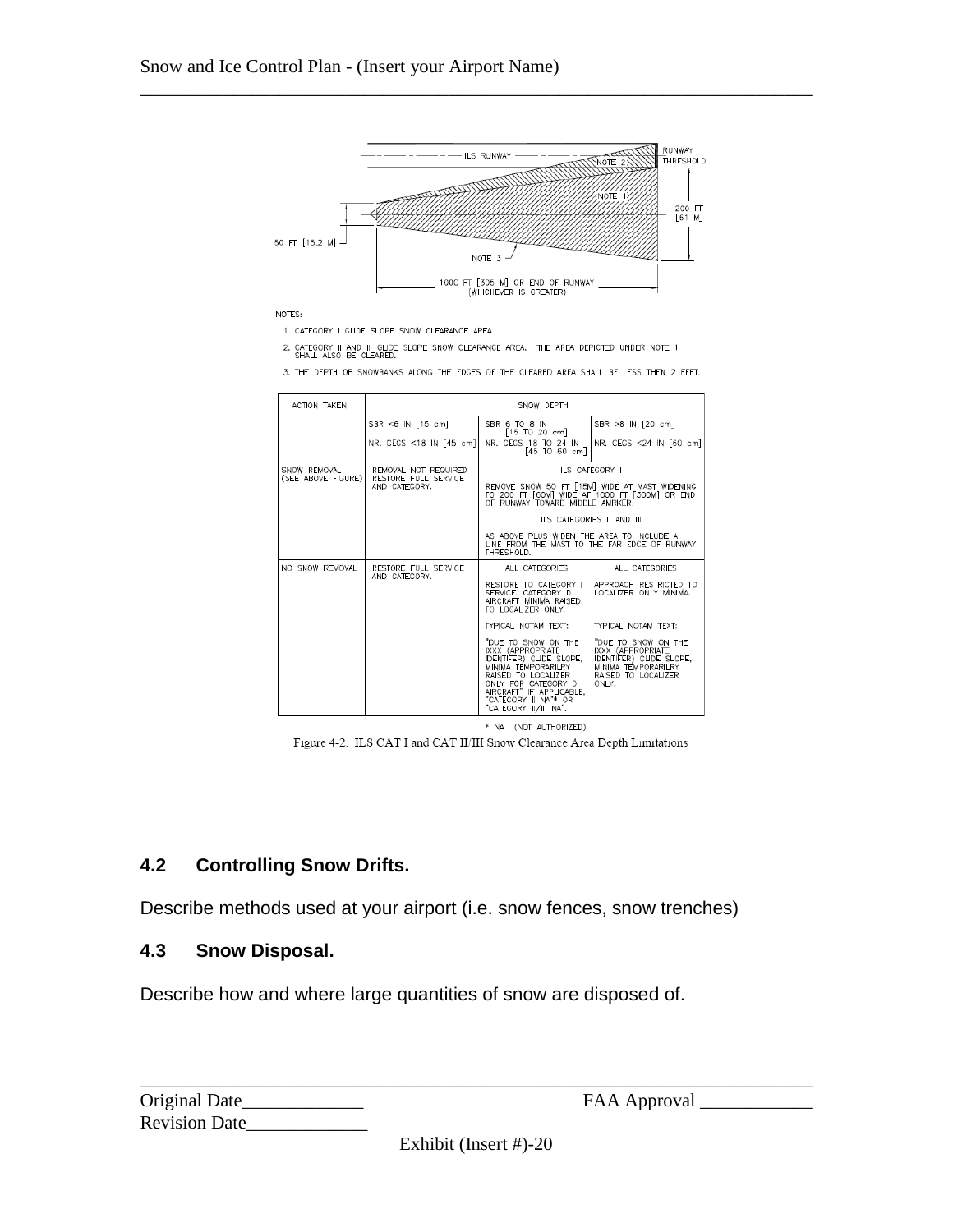#### **4.4 Methods for Ice Control and Removal–Chemicals.**

Describe if anti-icer or de-icer products are used, which ones, and how they are applied.

\_\_\_\_\_\_\_\_\_\_\_\_\_\_\_\_\_\_\_\_\_\_\_\_\_\_\_\_\_\_\_\_\_\_\_\_\_\_\_\_\_\_\_\_\_\_\_\_\_\_\_\_\_\_\_\_\_\_\_\_\_\_\_\_\_\_\_\_\_\_\_\_

#### **4.5 Sand (for the purposes of treating a winter surface).**

Describe if sand is used, how and when it is applied and if it is chemically treated or heated. State if your sand meets FAA gradient standards and which table below.

If a Modification of Standards exists, please indicate.

| Sieve Designation | Percent by Weight Passing |
|-------------------|---------------------------|
|                   | 100                       |
|                   | በ-2                       |

Table 4-2. Standard Gradation for Sand

|  | Table 4-3. Expanded Sand Gradation Standard |  |  |  |
|--|---------------------------------------------|--|--|--|
|--|---------------------------------------------|--|--|--|

| Sieve Designation | Percent by Weight Passing |  |
|-------------------|---------------------------|--|
|                   | 100                       |  |
| 30                | 20-50                     |  |
| 80                | $0 - 2$                   |  |

#### **4.6 Surface Incident/Runway Incursion Mitigation Procedures.**

Do you review past surface incidents at your airport that have occurred during snow removal operations? Do you discuss how additional vehicles and time on the airfield might lead to a surface incident? What preventative measures have

| Original Date_       |  |
|----------------------|--|
| <b>Revision Date</b> |  |

Exhibit (Insert #)-21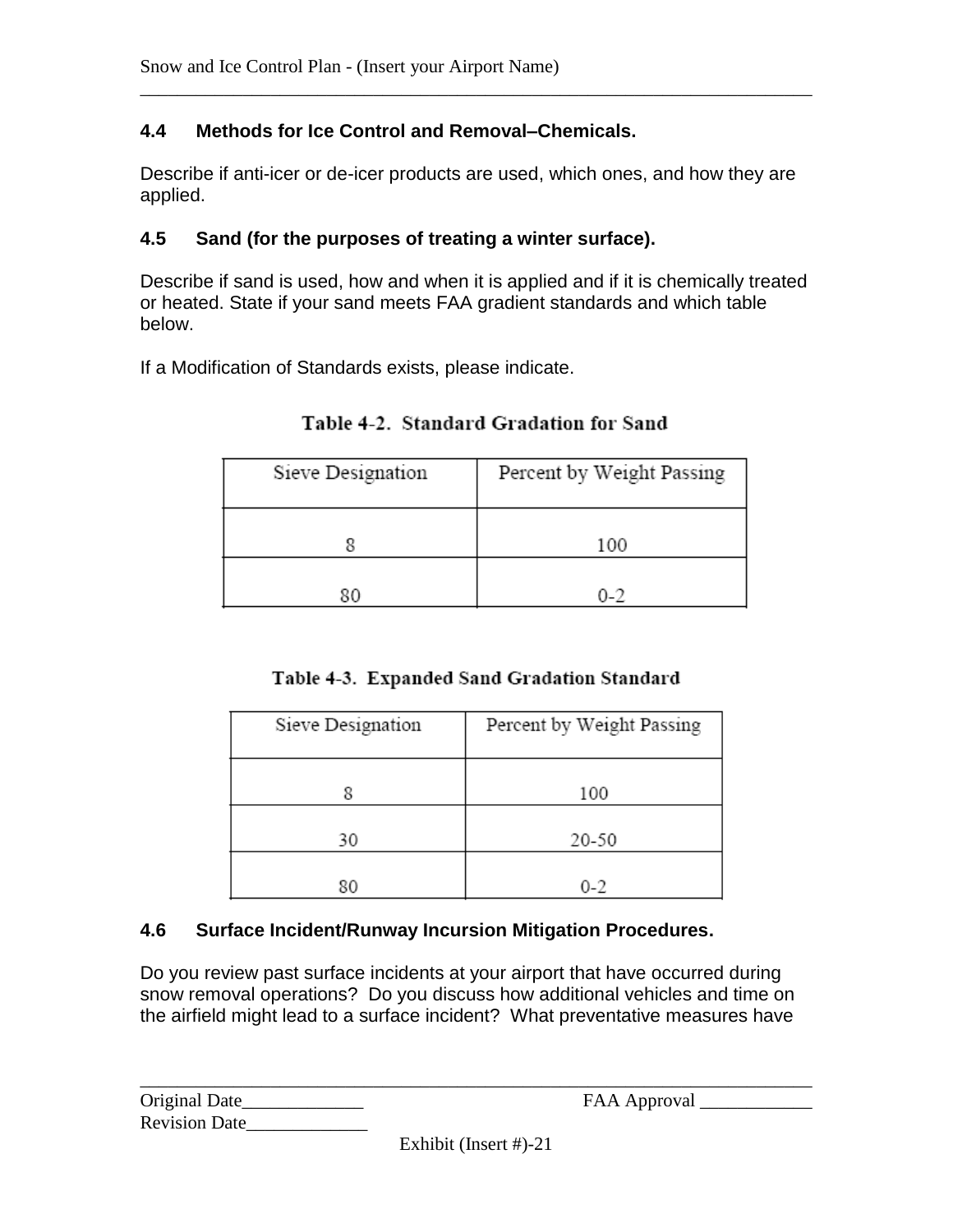you put in place at your airport to prevent such an occurrence during winter operations.

Vehicles will be marked and lighted in accordance with AC 150/2510-5, Painting, Marking and Lighting of Vehicles Used on an Airport.

\_\_\_\_\_\_\_\_\_\_\_\_\_\_\_\_\_\_\_\_\_\_\_\_\_\_\_\_\_\_\_\_\_\_\_\_\_\_\_\_\_\_\_\_\_\_\_\_\_\_\_\_\_\_\_\_\_\_\_\_\_\_\_\_\_\_\_\_\_\_\_\_

#### **a) Radio Communication**

How does radio communication work at your airport during Snow Operations? Provide description of your operation, i.e. ground control frequencies, scanner for approach and ground control, CTAF, or be in the direct control of vehicles equipment). Does one person monitor all communication and take the lead on communicating? Are equipment operators provided headsets?

#### **b) Failed Radio Communication**

What procedures do you have in place if radio communication fails between the snow team and or the Air Traffic Control Tower (if applicable)?

#### **c) Low Visibility and Whiteout Conditions**

Describe what specific procedures you have put in place to follow if visibility suddenly drops or a whiteout conditions exist.

#### d) **Driver Fatigue**

Do you have limits on time on equipment or shift? What do you to do for operator fatigue?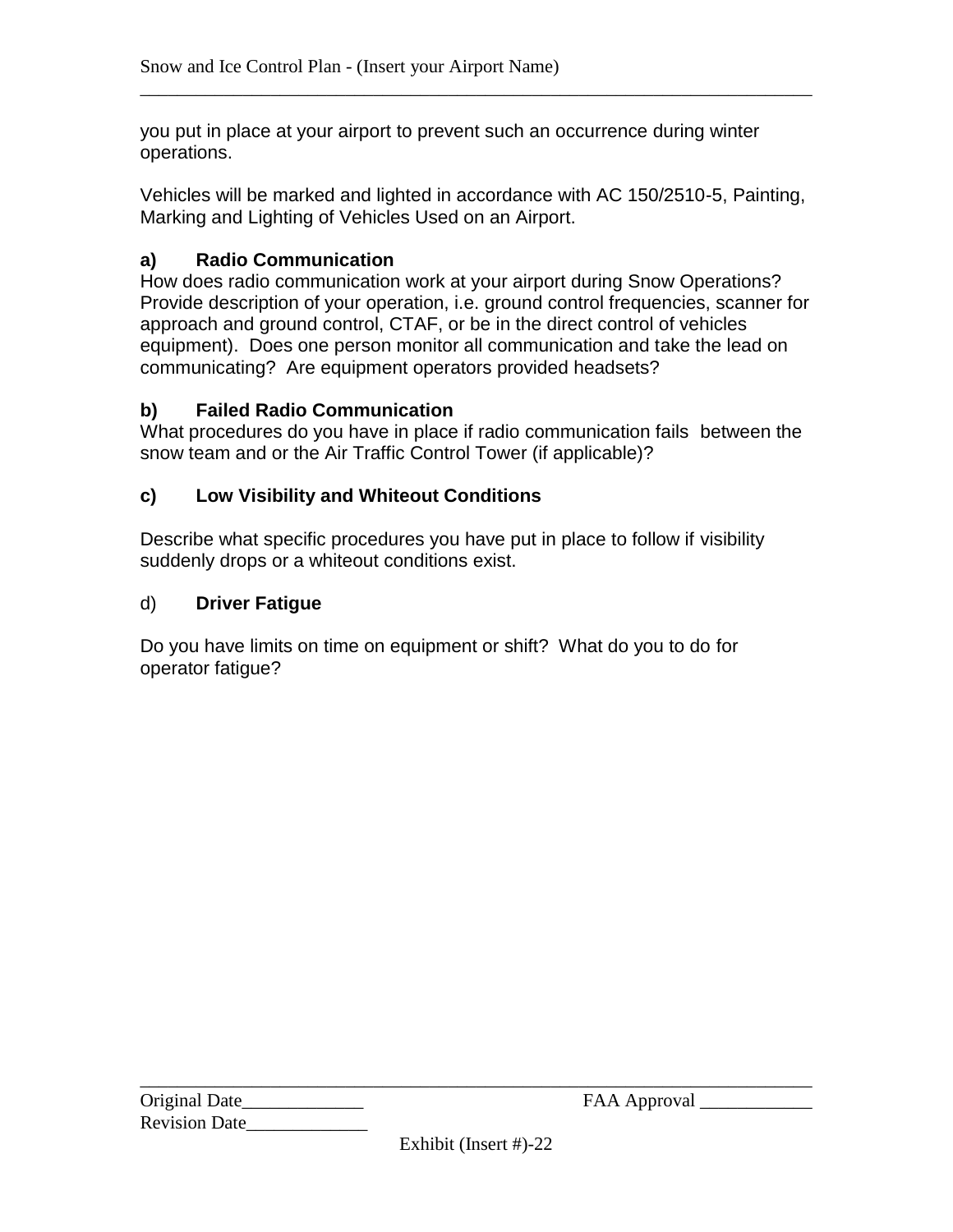#### **Chapter 5.Surface Assessment and Reporting**

\_\_\_\_\_\_\_\_\_\_\_\_\_\_\_\_\_\_\_\_\_\_\_\_\_\_\_\_\_\_\_\_\_\_\_\_\_\_\_\_\_\_\_\_\_\_\_\_\_\_\_\_\_\_\_\_\_\_\_\_\_\_\_\_\_\_\_\_\_\_\_\_

#### **Conducting Surface Assessments:**

(State the department, title or individuals) will remain aware and monitor all paved surface conditions in order to plan and carry out appropriate maintenance actions in accordance with the Snow and Ice Control plan. The airport strives to maintain a 'no worse than wet' surface condition.

The airport operator in complying with Part 139.339, at a minimum, will utilize the NOTAM system for collection, dissemination and logs of airport information to air carriers, and other airport users.

Describe which NOTAM System is used to report conditions. (NOTAM Manager/ENII/Phone)

#### **5.1 Conducting Surface Assessments.**

Describe how your airport conducts assessments of runway, taxiway, apron, and holding bay conditions to ensure that they are accurate and timely.

- How often are assessments performed and who is responsible?
- What resources are used by the airport to assist in conducting assessments (IE: Vehicles, Sensors, Pilot Reports, CFME/Decelerometers, etc.)

#### **5.2 Applying the Runway Condition Assessment Matrix (RCAM).**

#### **a) Determining Runway Conditions**

Describe how the airport will determine the type of contaminant present on surfaces from the approved contaminant list. Insert the Runway Condition Assessment Matrix (RCAM)

#### Step 1: Runway Condition Code (RwyCC) Applicability:

If 25 percent or less of the overall runway length and width or cleared width is covered with contaminants, RwyCCs must not be applied, or reported. The airport operator in this case, will simply report the contaminant percentage, type and depth for each third of the runway, to include any associated treatments or improvements.

| Original Date_       |  |
|----------------------|--|
| <b>Revision Date</b> |  |

Original Date\_\_\_\_\_\_\_\_\_\_\_\_\_ FAA Approval \_\_\_\_\_\_\_\_\_\_\_\_

Exhibit (Insert #)-23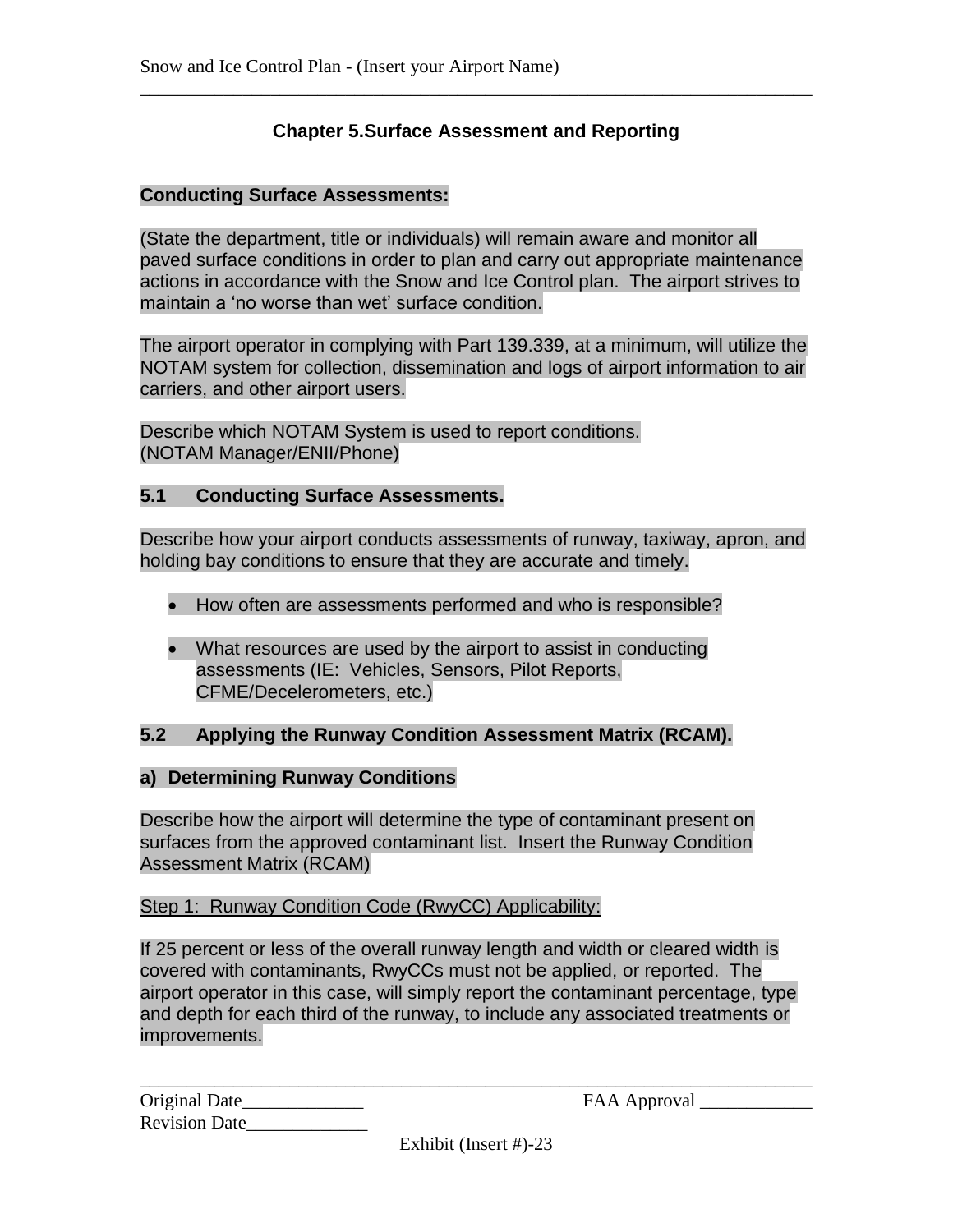#### Or

If the overall runway length and width coverage or cleared width is greater than 25 percent, RwyCCs must be assigned, and reported, informing airplane operators of the contaminant present, and associated codes for each third of the runway. (The reported codes, will serve as a trigger for all airplane operators to conduct a takeoff and/or landing performance assessment).

\_\_\_\_\_\_\_\_\_\_\_\_\_\_\_\_\_\_\_\_\_\_\_\_\_\_\_\_\_\_\_\_\_\_\_\_\_\_\_\_\_\_\_\_\_\_\_\_\_\_\_\_\_\_\_\_\_\_\_\_\_\_\_\_\_\_\_\_\_\_\_\_

#### Step 2: Apply Assessment Criteria

Based on the contaminants observed, the associated RwyCC from the RCAM for each third of the runway will be assigned.

#### Step 3: Validating Runway Condition Codes

If the observations by the airport operator determine that RwyCCs assigned accurately reflect the runway conditions and performance, no further action is necessary, and the RwyCCs generated may be disseminated.

#### **b) Downgrade Assessment Criteria**

When observations indicate a more slippery condition than generated by the RCAM, the airport operator may downgrade the RwyCC(s). When applicable, the downgrade of RwyCCs may be based on friction  $(\mu)$  readings, vehicle control or pilot reported braking action or temperature.

NOTE: Temperatures near and above freezing (e.g., at negative 26.6° F (-3° C) and warmer) may cause contaminants to behave more slippery than indicated by the runway condition code given in the RCAM. At these temperatures, airport operators should exercise a heightened awareness of airfield conditions, and should downgrade the RwyCC if appropriate.

#### **c) Upgrade Assessment Criteria Based on Friction Assessments.**

RwyCCs of 0 or 1 may only be upgraded when the following requirements are met.

- 1. All observations, judgment, and vehicle braking action support the higher RwyCC, and
- 2. Mu values of 40 or greater are obtained for the affected third(s) of the runway by a calibrated friction measuring device that is operated within allowable parameters.
- 3. This ability to raise the reported RwyCC to no higher than a code 3 can only be applied to those runway conditions listed under code 0 and 1 in the RCAM. (See footnote 2 on the RCAM.)

| Original Date_       |  |
|----------------------|--|
| <b>Revision Date</b> |  |

Original Date\_\_\_\_\_\_\_\_\_\_\_\_\_ FAA Approval \_\_\_\_\_\_\_\_\_\_\_\_

Exhibit (Insert #)-24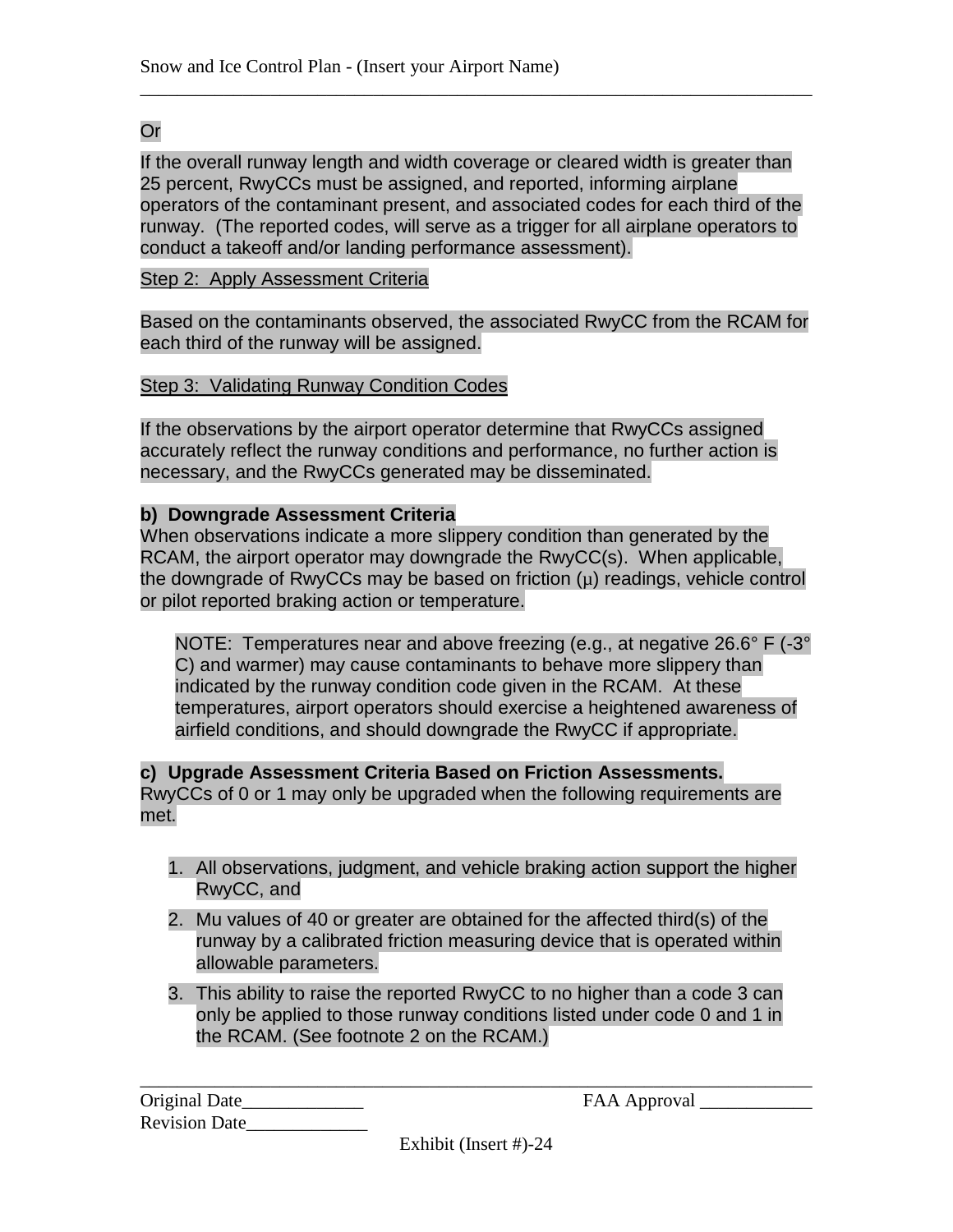4. The airport operator must also continually monitor the runway surface as long as the higher code is in effect to ensure that the runway surface condition does not deteriorate below the assigned code.

\_\_\_\_\_\_\_\_\_\_\_\_\_\_\_\_\_\_\_\_\_\_\_\_\_\_\_\_\_\_\_\_\_\_\_\_\_\_\_\_\_\_\_\_\_\_\_\_\_\_\_\_\_\_\_\_\_\_\_\_\_\_\_\_\_\_\_\_\_\_\_\_

- a. The extent of monitoring must consider all variables that may affect the runway surface condition, including any precipitation conditions, changing temperatures, effects of wind, frequency of runway use, and type of aircraft using the runway.
- b. If sand or other approved runway 'treatments are used to satisfy the requirements for issuing the higher runway condition code, the monitoring program must confirm continued effectiveness of the treatment.

#### **5.3 Runway Friction Surveys, Equipment, and Procedures.**

What type of equipment (decelerometer or continuous friction measuring equipment) does the airport utilizes. If no friction equipment exists at your airport, please state.

#### **a) Conditions Acceptable to Use Decelerometers or Continuous Friction Measuring Equipment to Conduct Runway Friction Surveys on Frozen Contaminated Surfaces.**

The data obtained from such runway friction surveys are only considered to be reliable when the surface is contaminated under any of the following conditions.

- Ice or wet ice.
- Compacted snow at any depth.
- Dry snow 1 inch or less.
- Wet snow or slush 1/8 inch or less.

#### **b) When to Conduct**

Friction assessments should be conducted if any of the following occurs:

- When the central portion of the runway, centered longitudinally along the runway centerline, is contaminated 500 feet or more.
- After any type of snow removal operations or chemical application (including sanding)
- Immediately following any aircraft incident or accident on the runway.
- Describe any additional triggers you have locally.

| Original Date        |  |
|----------------------|--|
| <b>Revision Date</b> |  |

Original Date\_\_\_\_\_\_\_\_\_\_\_\_\_ FAA Approval \_\_\_\_\_\_\_\_\_\_\_\_

Exhibit (Insert #)-25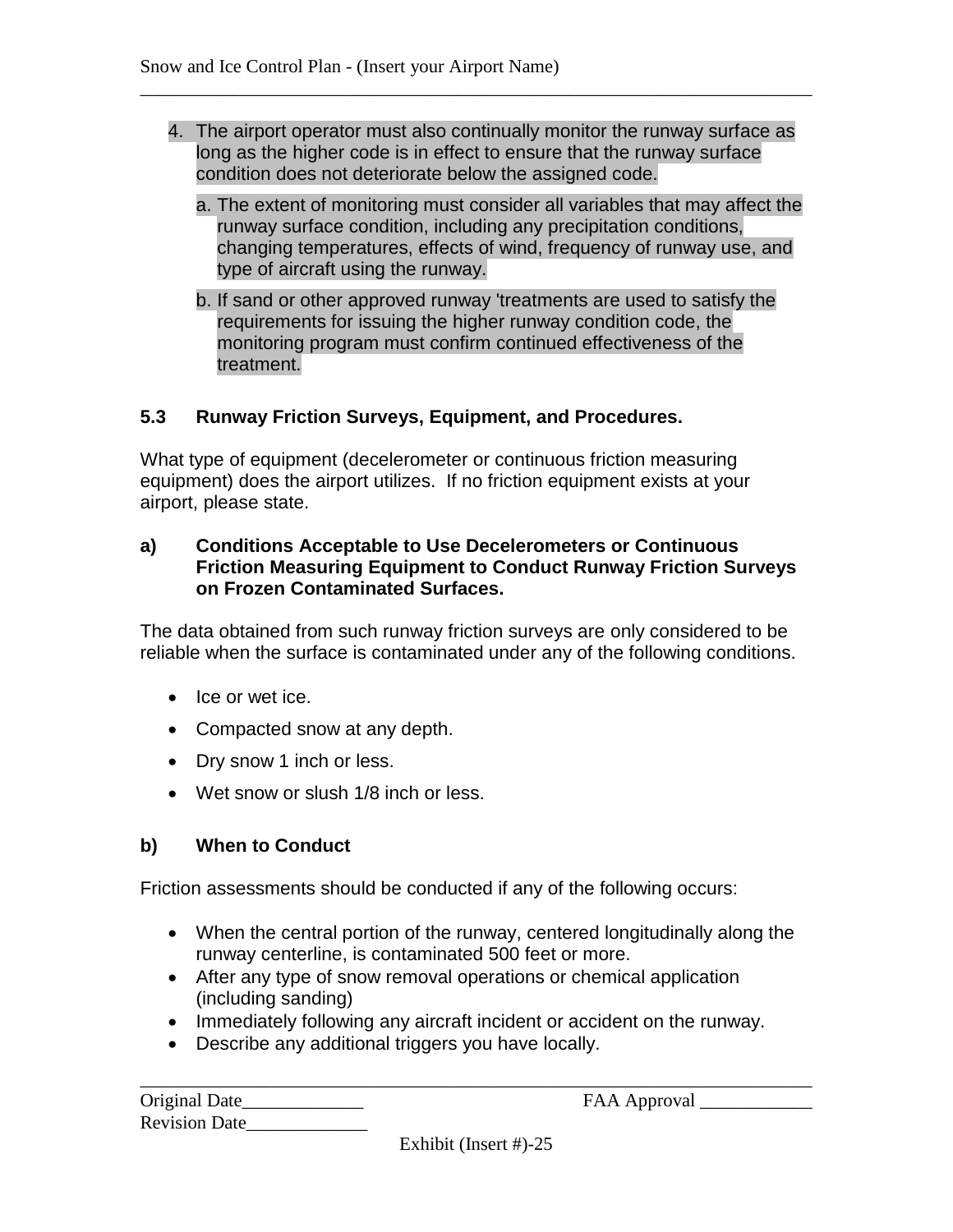#### **c) How to Conduct**

Describe procedures in how you conduct a friction test and address:

 lateral location from centerline (provide distance based on narrow or wide body aircraft)

\_\_\_\_\_\_\_\_\_\_\_\_\_\_\_\_\_\_\_\_\_\_\_\_\_\_\_\_\_\_\_\_\_\_\_\_\_\_\_\_\_\_\_\_\_\_\_\_\_\_\_\_\_\_\_\_\_\_\_\_\_\_\_\_\_\_\_\_\_\_\_\_

- direction (same direction as arrival aircraft)
- friction tests is completed in one pass
- runway zones, touchdown, midpoint and rollout zones

#### **d) Calibration**

Describe how friction equipment is calibrated and who is responsible to ensure that it is.

#### **5.4 Taxiway, Apron, and Holding Bay Assessments.**

Assessments to these surfaces will occur when contaminants are present, and whenever a contaminant is present on the surface. Assessments will occur anytime the pavement is worse than wet. Surfaces will be monitored on a regular, continual basis.

Describe additional 'specific' procedures for conducting assessments on these areas:

#### **5.5 Surface Condition Reporting.**

Personnel responsible for implementing the SICP will carefully monitor changing airfield conditions and disseminate information about those conditions via the NOTAM System in a timely manner to airport users.

**Runway:** Runway condition reports will occur when contaminants are present on a runway surface via the Federal NOTAM System. Condition Reports and RwyCCs will be updated as necessary whenever conditions change, such as a contaminant type, depth, percentage or treatment/width change.

**Taxiway, Apron or Holding Bay:** Taxiway, Apron or Holding bay condition reports will occur when contaminants are present on these surfaces via the Federal NOTAM System. NOTAMS will be updated as necessary whenever conditions change, such as a contaminant type, depth, percentage or treatment/width change.

Describe additional 'specific' procedures for reporting:

| Original Date        |  |
|----------------------|--|
| <b>Revision Date</b> |  |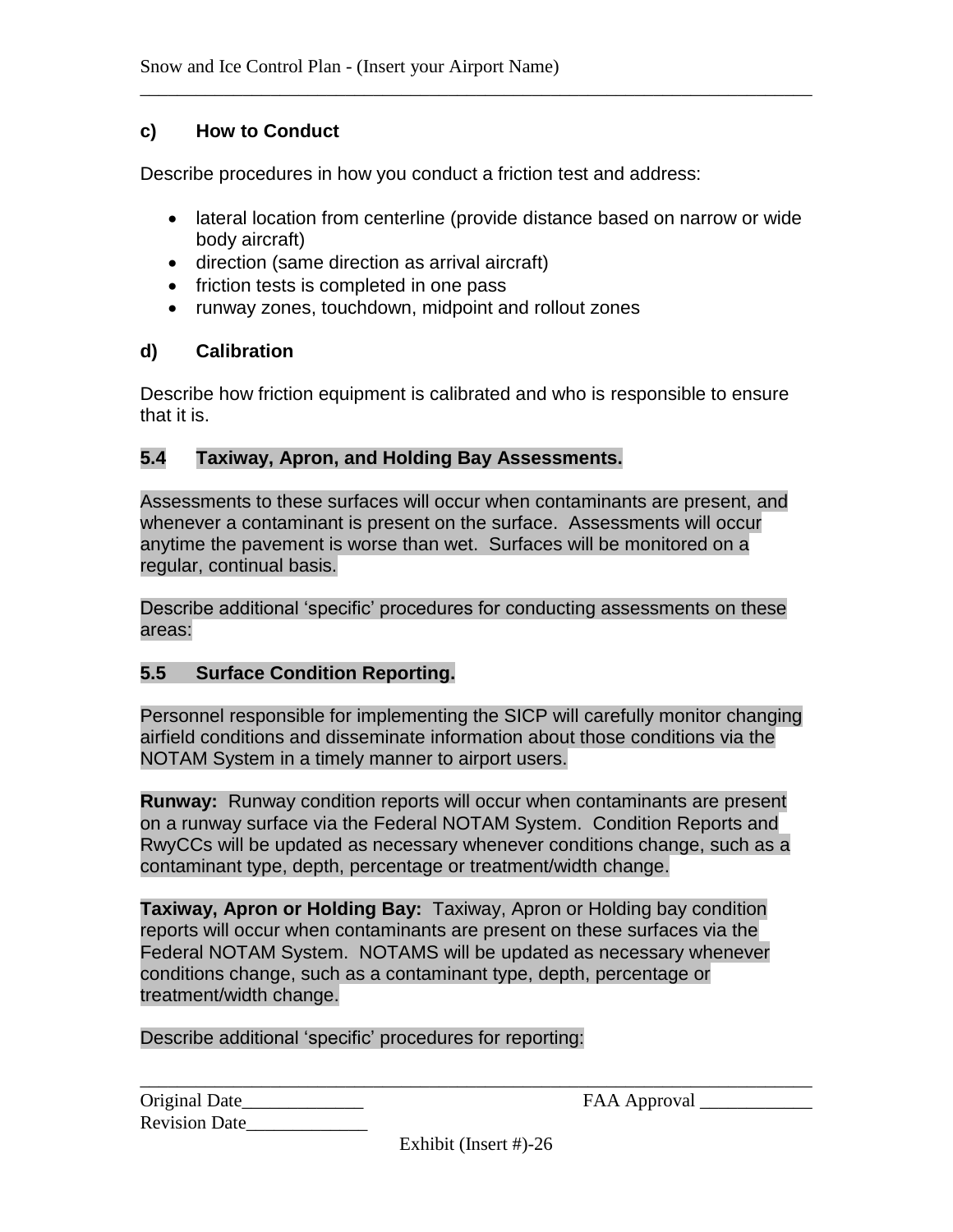- Triggers for a runway condition report to be updated or changed (time/changing weather conditions)?
- Triggers for a taxiway, apron or holding bay condition report to be updated or changed (time/changing weather conditions)?

\_\_\_\_\_\_\_\_\_\_\_\_\_\_\_\_\_\_\_\_\_\_\_\_\_\_\_\_\_\_\_\_\_\_\_\_\_\_\_\_\_\_\_\_\_\_\_\_\_\_\_\_\_\_\_\_\_\_\_\_\_\_\_\_\_\_\_\_\_\_\_\_

 When the cleared runway width is less than full width, and if you have uncleared runway edges with a different condition from cleared width on runway.

Any time a change to the surface conditions occurs which could be any of the following:

- active snow event
- plowing/brooming/deicing/sanding
- rapidly rising or falling temperatures
- rapidly changing conditions

Describe how your airport assesses runway conditions to ensure that they are accurate and timely?

- How often and who is responsible?
- How this information is communicated to the user of your airport and who is responsible to communicate this information?
- What NOTAM systems are used to convey this information (should be included in you SICP).

The term 'DRY' is used to describe a surface that is neither wet nor contaminated. While a FICON NOTAM is not generated for the sole purpose of reporting a dry runway, a dry surface will be reported when there is need to report conditions on the remainder of the surface. (For example: snow is present on the first two thirds of the runway.)

#### **5.6 Reportable Contaminants without Performance Data.**

If present, unable to be removed, and posing no hazard, mud will be reported with a measured depth. Ash, oil, sand, and rubber contaminants will be reported without a measured depth. These contaminants will not generate a RwyCC.

#### **5.7 Slippery When Wet Runway.**

For runways where a friction survey (for the purposes of pavement maintenance) indicates the averaged Mu value at 40 mph on the wet pavement surface failed to meet the minimum friction level classification specified in AC 150/5320-12, the

| Original Date        |  |
|----------------------|--|
| <b>Revision Date</b> |  |

Original Date\_\_\_\_\_\_\_\_\_\_\_\_\_ FAA Approval \_\_\_\_\_\_\_\_\_\_\_\_

Exhibit (Insert #)-27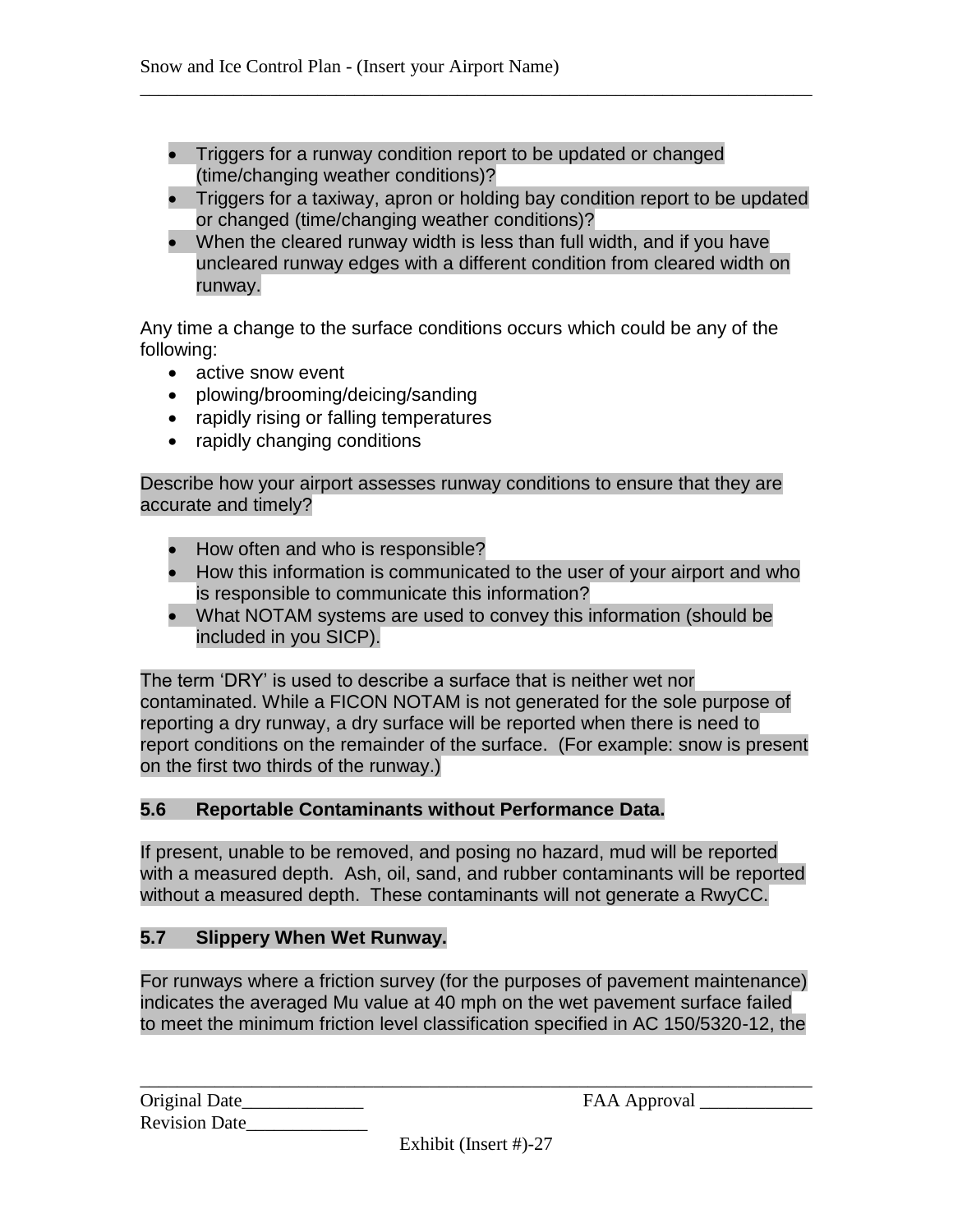airport will report via the NOTAM system a RwyCC of '3' for the entire runway (by thirds: 3/3/3) when the runway is wet.

\_\_\_\_\_\_\_\_\_\_\_\_\_\_\_\_\_\_\_\_\_\_\_\_\_\_\_\_\_\_\_\_\_\_\_\_\_\_\_\_\_\_\_\_\_\_\_\_\_\_\_\_\_\_\_\_\_\_\_\_\_\_\_\_\_\_\_\_\_\_\_\_

A runway condition description of 'Slippery When Wet' will be used for this condition.

If it is determined by the airport that a downgrade is necessary, the downgrade will be made to all three runway thirds match (i.e. 3/3/3, 2/2/2, 1/1/1).

The NOTAM will be cancelled when the minimum runway friction level classification has been met or exceeded.

#### **5.8 Requirements for Closures.**

Runways receiving a NIL braking (either pilot reported or by assessment by the airport) are unsafe for aircraft operations and will be closed immediately when this unsafe condition exists.

Describe what procedures and Letters of Agreement (include LOA's) that your airport has in place to immediately cease all aircraft operations, and close runway(s) when a NIL braking action is received, or when a NIL assessment is made.

When previous PIREPs have indicated GOOD or MEDIUM braking action, two consecutive POOR PIREPS should be taken as evidence that surface conditions may be deteriorating. If the airport operator has not already instituted its continuous monitoring procedures, an assessment should occur before the next operation. If the airport operator is already continuously monitoring runway conditions, this assessment should occur as soon as air traffic volume allows.

The airport will maintain available airport surfaces in a safe operating condition at all times and provide prompt notifications when areas normally available are less than satisfactorily cleared for safe operations. If a surface (runway, taxiway, apron, lane or holding bay) becomes unsafe due to a NIL (by braking action or assessment) or otherwise unsafe hazard or condition, the surface will be closed until the condition no longer exists and is safe.

It is recommended that airports develop additional triggers for runway, taxiway, apron, and holding bay closures (i.e., Maximum slush, wet, dry snow depths, ice, freezing rain, and a minimum RwyCC level). These tables may be derived from auditing a variety of the most common airplane operations at your airport.

| Original Date        |  |
|----------------------|--|
| <b>Revision Date</b> |  |